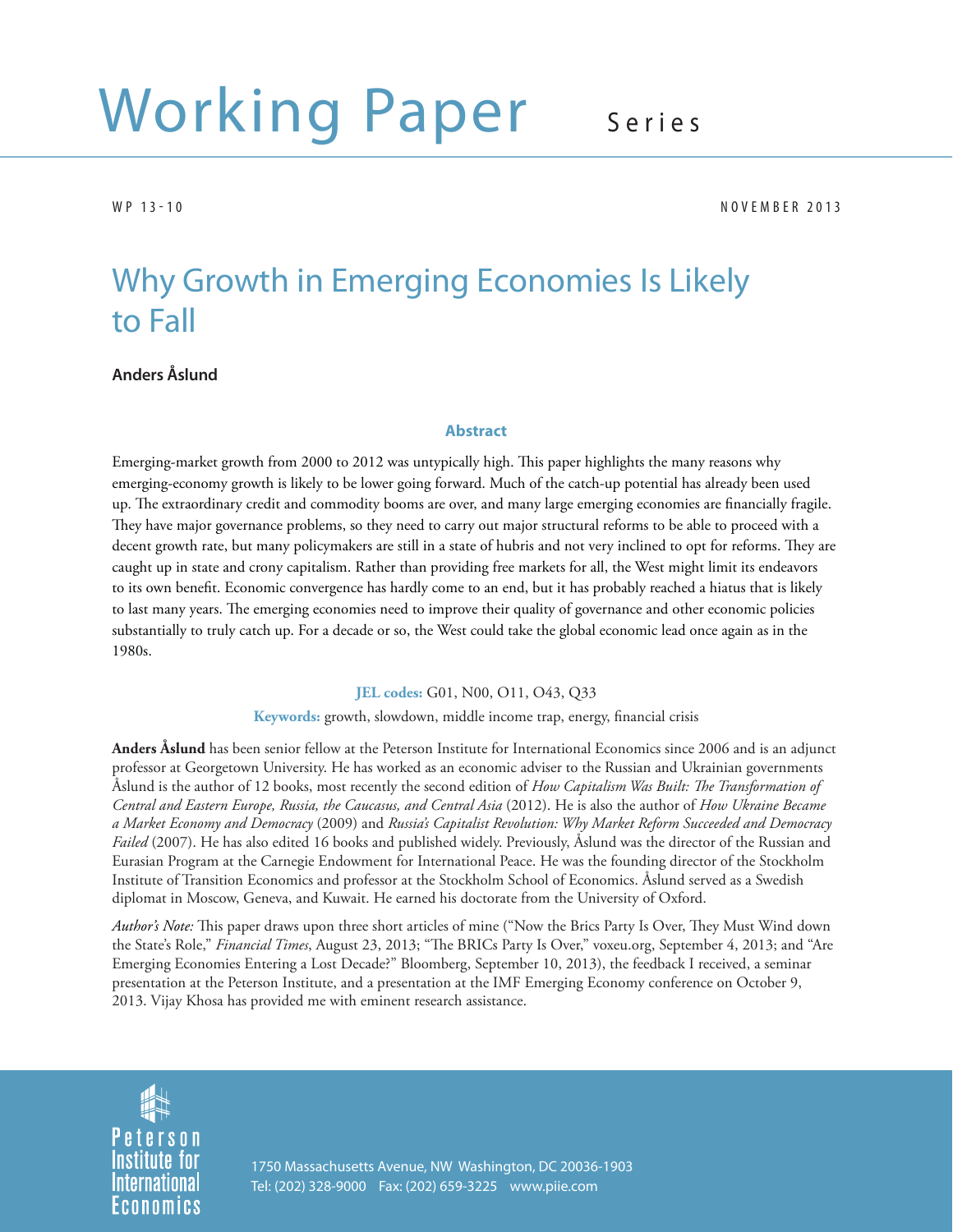*Copyright © 2013 by the Peterson Institute for International Economics. All rights reserved. No part of this working paper may be reproduced or utilized in any form or by any means, electronic or mechanical, including photocopying, recording, or by information storage or retrieval system, without permission from the Institute. This publication has been subjected to a prepublication peer review intended to ensure analytical quality. The views* expressed are those of the author. This publication is part of the overall program of the Peterson Institute for International *Economics, as endorsed by its Board of Directors, but it does not necessarily reflect the views of individual members of the* Board or of the Institute's staff or management. The Institute is an independent, private, nonprofit institution for rigorous, *intellectually honest study and open discussion of international economic policy. Its work is made possible by financial support from a highly diverse group of philanthropic foundations, private corporations, and interested individuals, as well as by income on its capital fund. For a list of Institute supporters, please see www.piie.com/supporters.cfm.*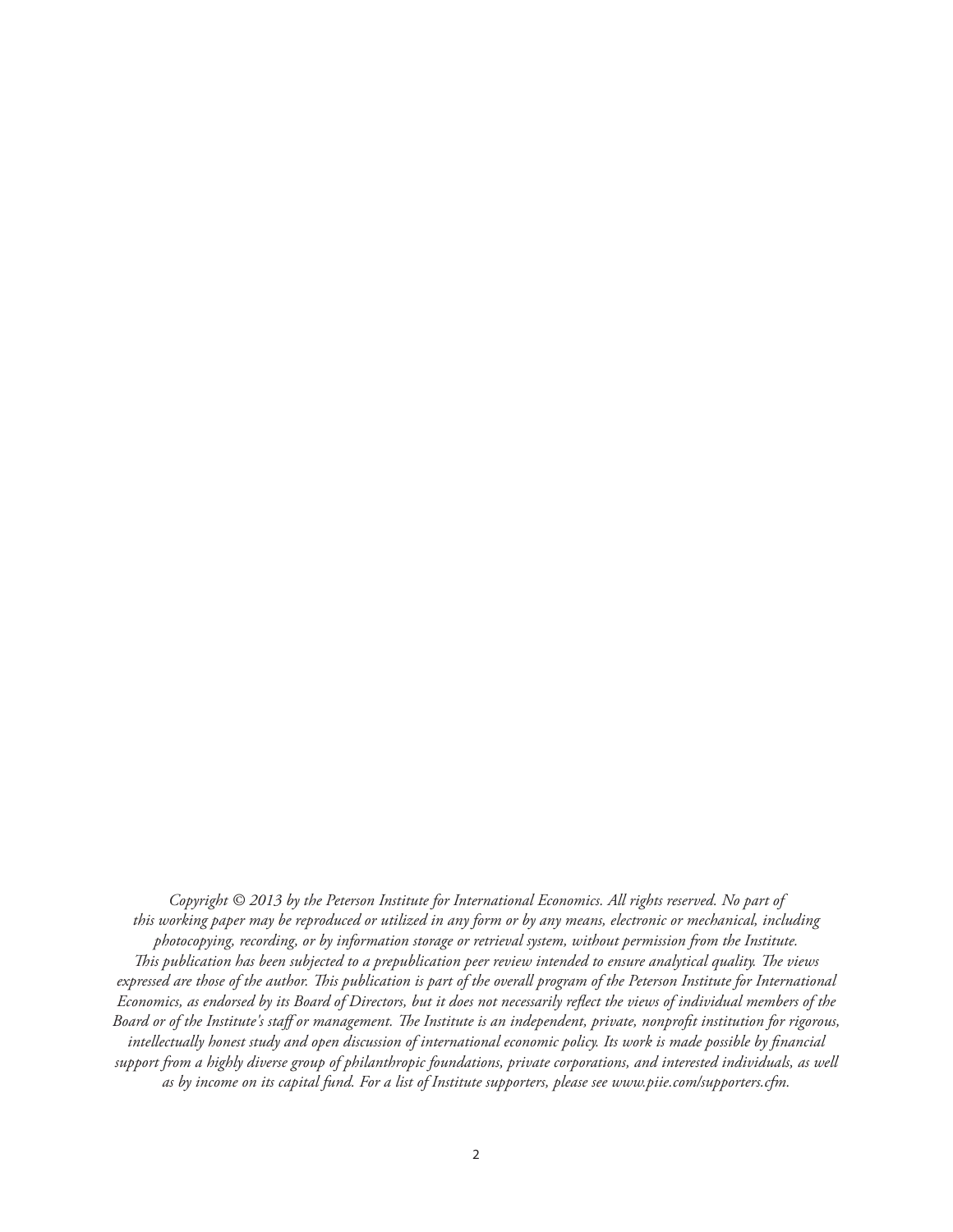#### **INTRODUCTION**

Large emerging-market economies, especially the BRICS (Brazil, Russia, India, China, and South Africa), have been unstoppable in the last long decade 2000–12.<sup>1</sup> From 2000 to 2012, they grew on average 6.2 percent a year, while US growth was 1.9 percent a year on average<sup>2</sup> (figure 1). An influential Goldman Sachs paper of 2003 predicted extraordinary BRIC growth until 2050 (Wilson and Purushothaman 2003). The high growth rate of the emerging economies has become widely accepted as the new normal. A new conventional wisdom has arisen, that economic convergence between the developed and the emerging economies is all but inevitable and that China will soon overtake the United States economically and rule the world. Books such as *Eclipse: Living in the Shadow of China's Economic Dominance* (Subramanian 2011) and *When China Rules the World* (Martin 2012) have become staples.

However, the two preceding decades, 1981–99, offer a sharp contrast. Emerging economies grew only at an average of 3.6 percent a year during those decades, while the US economy grew at 3.4 percent a year. Considering that the initial US economic level was so much higher, no economic convergence occurred between the United States and the emerging economies during those two decades.

Before the Industrial Revolution started in the late 18th century, GDP per capita was similar in most of the world, and the two biggest economies were China and India simply because they had the largest populations (Maddison 2001). In the 19th and 20th centuries, three great forces of separation took hold. The first was benign, the Industrial Revolution, which involved the evolution of good governance that eventually became democracy, rule of law and private property rights, technological development, and education, and enabled the leading countries to take off economically. The second force was malign, namely colonization. It kept down most of the world until around 1960. The third force was also malign, namely socialism, which kept the former Soviet Bloc and much of the Third World in poverty and isolation until 1990.

GDP per capita should converge again if countries are independent, have equally good governance, pursue similar economic policies, have similar capital and resource endowments, and use the same technology. However, this is a tall order. These requirements are not easy to fulfill, and even if they are real economic convergence would take decades.

The hypothesis of this paper is that the emerging market growth from 2000 to 2012 was atypically high and we might be back in a situation that is more reminiscent of the early 1980s. The growth of the last 12 years was neither sustainable nor likely to last. Several cycles that are much longer than the

<sup>1.</sup> The BRIC concept was invented by Jim O'Neill at Goldman Sachs in 2001 as a marketing devise. It took on a political life of its own, and the first BRIC summit was held in Russia in 2009. In 2010, it was extended to BRICS, including South Africa, in 2010.

<sup>2.</sup> IMF, *World Economic Outlook*, October 2013.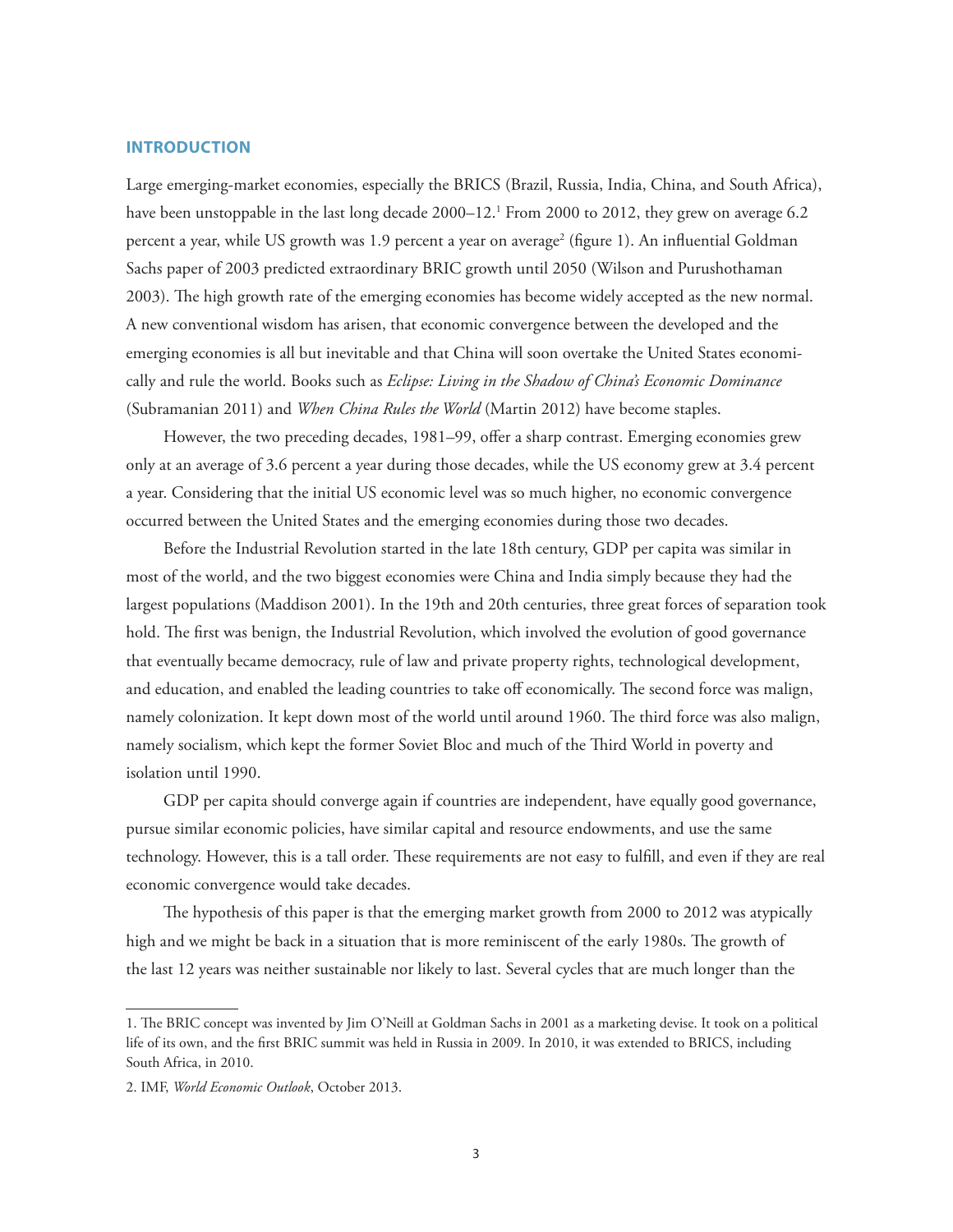business cycle exist. One is the credit cycle, which Claudio Borio (2012) assesses at 15 to 20 years. Another is the commodity cycle, which last peaked in 1980 and might last 30 to 40 years (Jacks 2013, Hendrix and Noland forthcoming). A third is the investment or Simon Kuznets cycle, which appears related to both the credit and commodity cycles (Kuznets 1958). A fourth cycle is the reform cycle, which might also coincide with the Kondratieff cycle (Rostow 1978).

The purpose of this paper is by no means to prove the existence of these cycles and even less to discuss their length. My argument is much more limited: A large number of emerging economies seem to be close to a turning point in all these four cycles. The credit, commodity, and investment cycles have peaked out, while reforms on the contrary have tended to occur during crises and need to be restarted. It usually takes a decade or two to embark on, design, and implement new reforms. I offer seven arguments why high emerging-economy growth is over:

- 1. One of the biggest credit booms of all time has peaked out. Extremely low interest rates cannot continue forever. A normalization is inevitable. Many emerging economies are financially vulnerable with large fiscal deficits, public debts, current account deficits, and somewhat high inflation.
- 2. A great commodity boom has peaked out, as high prices and low growth depress demand, while the high prices have stimulated a great supply shock.
- 3. The investment or Simon Kuznets cycle has peaked out, as the very high Chinese investment ratio is bound to fall and real interest rates to rise.
- 4. Because of many years of high economic growth, the catch-up potential of emerging economies has been reduced and growth rates are set to fall *ceteris paribus*.
- 5. Many emerging economies carried out impressive reforms from 1980 to 2000, but much fewer reforms have taken place from 2000 to 2012. The remaining governance potential for growth has been reduced. Characteristically, reforms evolve in cycles that are usually initiated by a serious crisis, and after 12 good years complacency has set in in the emerging economies.
- 6. Worse, the governments of many emerging economies are drawing the wrong conclusion from developments during the Great Recession. Many think that state capitalism and industrial policy have proven superior to free markets and private enterprise. Therefore, they feel no need to improve their economic policies but are inclined to aggravate them further.
- 7. Finally, the emerging economies have benefited greatly from the ever more open markets of the developed countries, while not fully reciprocating. The West is likely to proceed with selective, regional trade agreements rather than with general liberalization.

For these reasons, we should expect much lower growth rates in the emerging economies over the next decade, while the mature economies, many of which have been in crisis, should recover. The United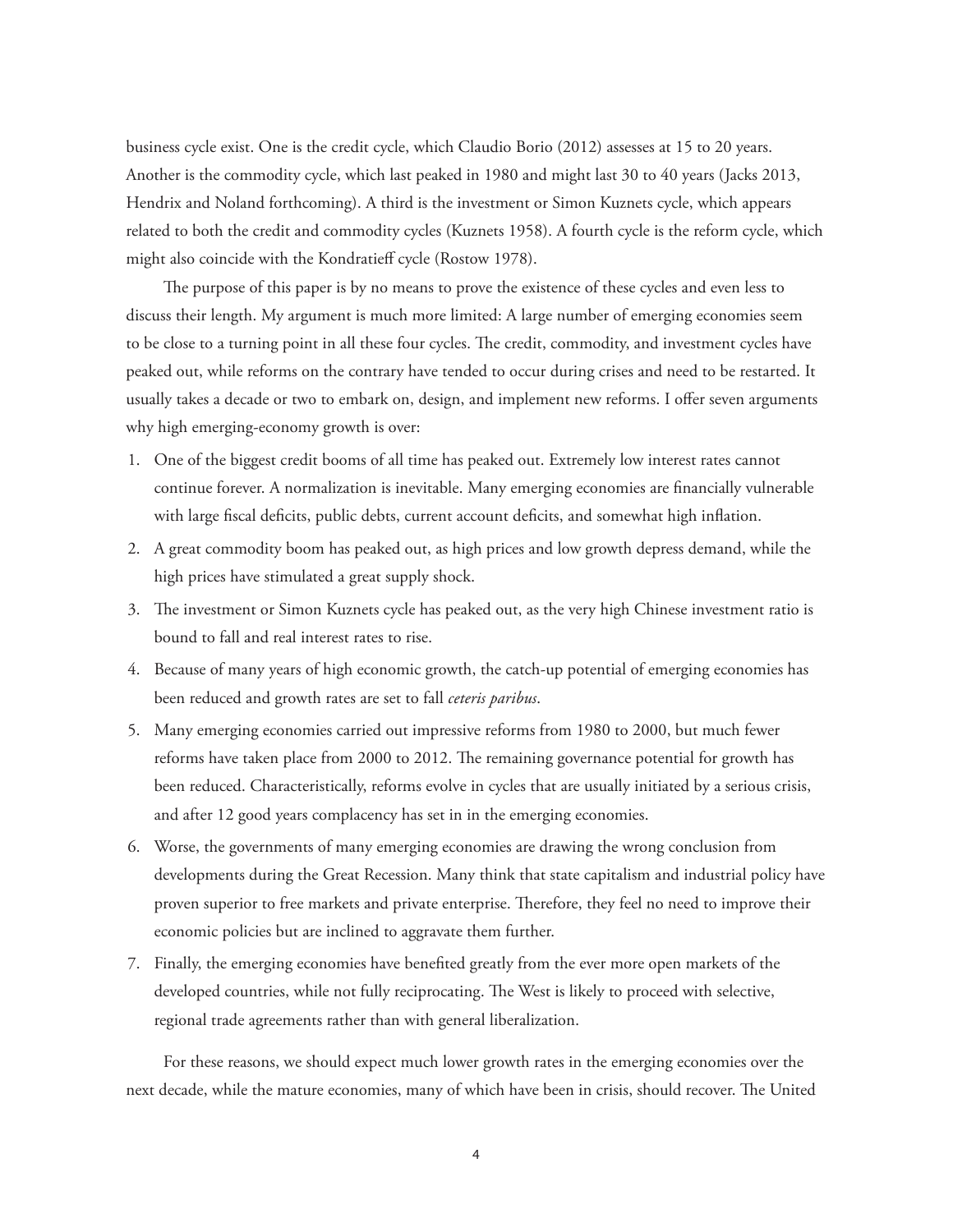States is returning to its old normal, while many European countries have already suffered a severe crisis and therefore undertaken far-reaching structural reforms, such as reforms of labor market policies, taxation, public administration, and social transfers.

My purpose in this paper is exploratory—to establish the important variables and developments we should watch. I shall also suggest how they are likely to evolve on the basis of current levels and historical precedents, but I shall abstain from making exact predictions or quantifications.

I shall focus on seven large emerging economies, the BRICS plus Indonesia and Turkey. The reason for choosing the BRICS is evident, the four first being the biggest emerging economies. The addition of Indonesia and Turkey is motivated by Deutsche Bank and Morgan Stanley naming Brazil, India, Indonesia, Turkey, and South Africa the Fragile Five. The growth rates of several peaked out in 2010 (China, India, and Brazil). All had less growth in 2012 than in 2011 and seem to be doing worse in 2013 than in  $2012$  (figure 2).

#### **THE BIGGEST CREDIT BOOM OF ALL TIME**

From 2000 to 2008, the world went through one of the greatest credit booms of all time. It was prolonged for half a decade from late 2008 to 2013 by quantitative easing in mature economies, flooding both them and emerging economies with cheap financing. Deleveraging has occurred only in the United States.

After a decade of infatuation, investors suddenly turned their backs on emerging markets in May 2013. In the BRICS and other emerging economies growth rates had already fallen and current account balances deteriorated. The catalyst was the prospect of a rise in the interest rate in the United States, which started on May 22 with US Fed Chairman Ben Bernanke talking about "tapering" or reduced quantitative easing. The US ten-year treasury yield surged by at most 135 basis points, although the US Fed continues with quantitative easing. The bond yields have moderated and tapering has been delayed, but the general expectation is that they will rise much more later on, and bond yields of vulnerable emerging economies have surged by over 300 basis points. Rationally, investors have expected all along that the zero US interest rates would eventually normalize, though it may take several years. Given that the Fed infl ation target is 2 percent, and a real ten-year bond yield of 3 percent used to be the average, we would expect the bond yield to rise to something like 5 percent. By comparison, when the US Fed started raising interest rates at the end of the 1970s, the ten-year bond yields quickly swung up by 6.5 percentage points from 1977 to 1981 (figure  $3$ ).<sup>3</sup>

<sup>3.</sup> The absolute level of the yields will be different today because the underlying inflation is so much lower, but the swing is likely to be similar.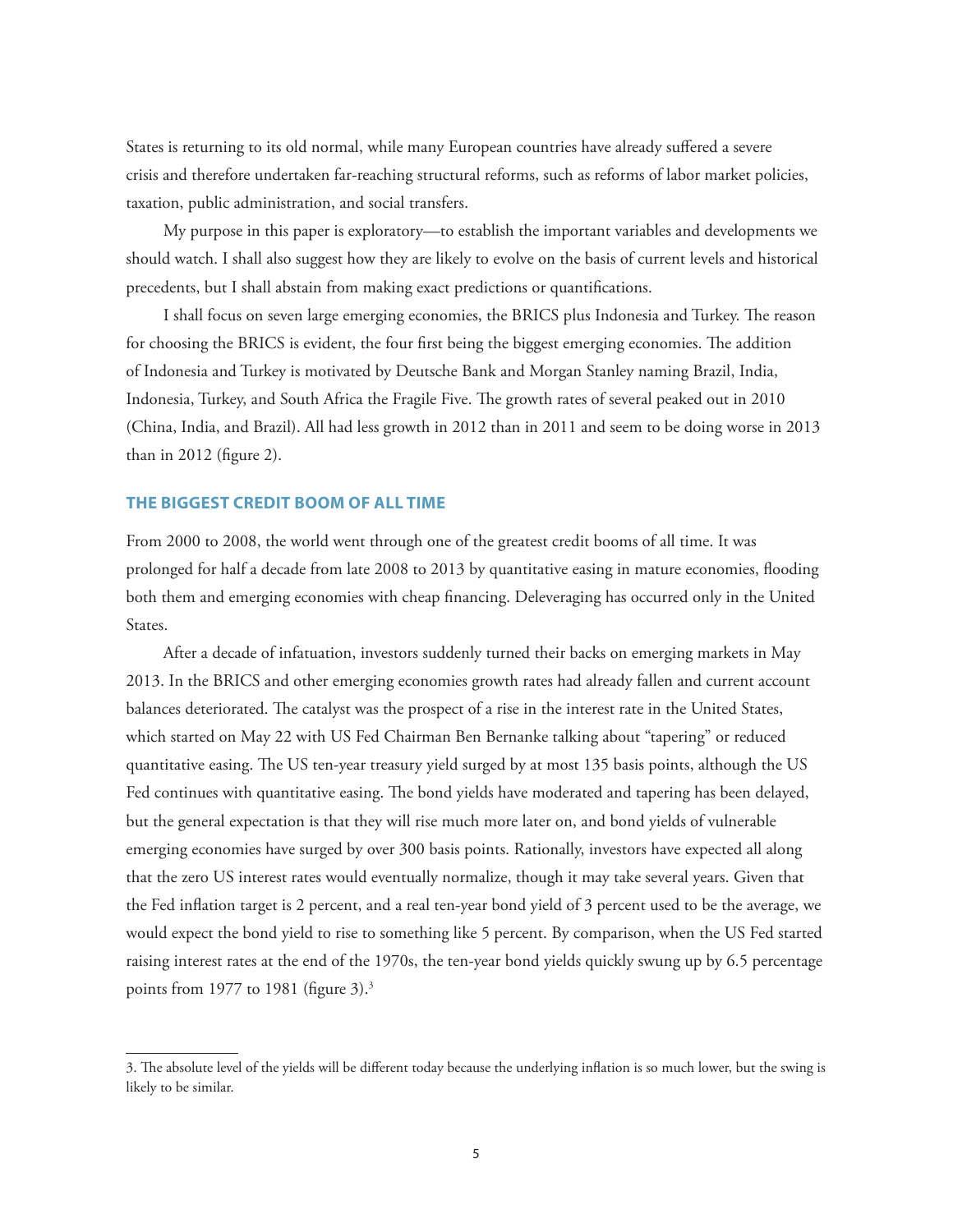Financial markets are signaling that several major emerging economies may be approaching crisis. Deutsche Bank and Morgan Stanley have named Brazil, India, Indonesia, Turkey, and South Africa the Fragile Five, because they suffered particularly large currency outflows in May and June 2013 and their floating exchange rates plummeted. Their common characteristics are that they received excessive volumes of short-term international financial inflows, which enticed them into accepting excessive current account deficits for too long. India and South Africa have substantial budget deficits, and Brazil and India have public debt of two-thirds of GDP, which is a dangerous level for an emerging economy in bad times. India has reached double-digit inflation. High economic growth of the past has made their governments complacent, while rising exchange rates undermined their competitiveness. But now their growth rates have fallen (table 1 and figure 2).

The delay in tapering gives them an opportunity to make amends, but so far none of them has done so. Sensibly, the large emerging economies have accumulated large foreign reserves, but they are not likely to help them. Russia illustrates the problems. In 1998, it ran out of reserves and had to cut enterprise subsidies sharply, which leveled the playing field and was a major factor behind the fast Russian economic recovery (Åslund 2007). In 2008–09, by contrast, the Central Bank of Russia spent \$200 billion of its ample reserves. Essentially these funds went to inefficient state and oligarchic enterprises, which crowded out better smaller companies. Thus, the reserves contributed to the decline in Russia's growth rate (Davydova and Sokolov 2012).

What good can reserves do? If emerging economies defend their exchange rates with their reserves, these will shrink fast. If they do not defend the exchange rates, currency outflows are likely to accelerate, quickly diminishing reserves, and with a plummeting exchange rate the danger of inflation increases. Admittedly, a lower exchange rate should make the emerging economies more competitive, but most of them also suffer from multiple bottlenecks so the production and infrastructure capacity required for larger exports might not be at hand. Thus, the floating exchange rates are a considerable improvement but they and the large reserves may not be a panacea. In either case, the emerging economies can easily encounter a sudden stop of international financing.

An additional risk is the possibility of a financial bubble in China. By any ordinary standard, its banks appear overleveraged (Walter 2012). The comparable financial measure most easily available that contains bank assets is M2. Other major emerging economies have an M2 of 40 to 80 percent of GDP, while China's M2 in 2012 amounted to no less than 190 percent of its GDP (figure 4). Three arguments are raised in defense of China's extensive bank lending. One is that China also has the highest savings in the world, but they can fall as the financial system inevitably becomes more liberalized with economic development. A second argument is that China's banks are well capitalized, but that is true of most banks until many loans turn out to be nonperforming loans. Third, the increase in bank loans has been relatively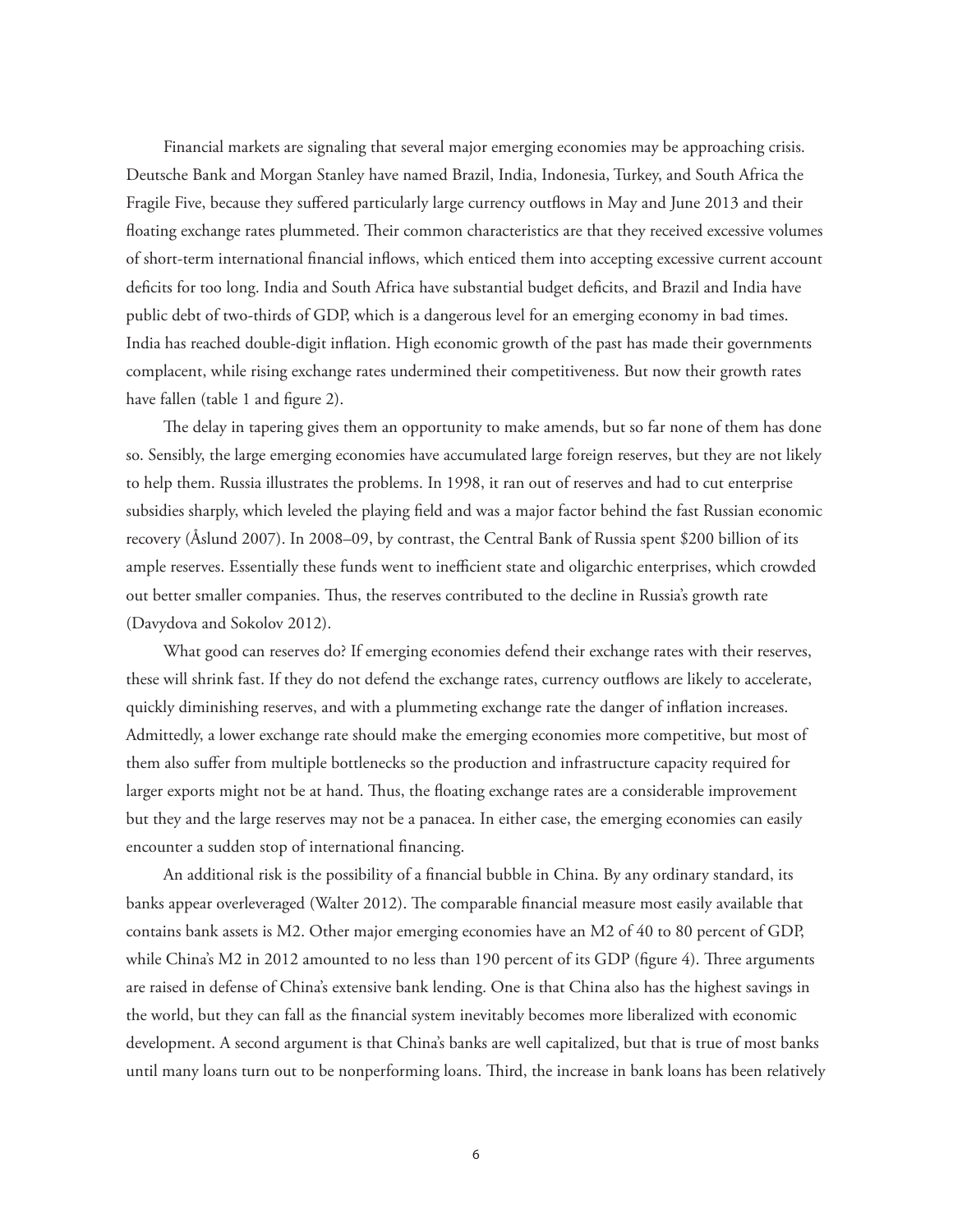moderate, but at some stage the level could become just too high. Yet, it is impossible to predict when the Chinese financial bubble will burst. It may persist for years, giving the government time to alter policy.

Borio (2012) has explained the nature of the financial cycle. The financial cycle is long, lasting 15 to 20 years. Its length is not predetermined but depends on the policy pursued. A financial boom builds up causing debt and capital stock overhangs, which leads to misallocation of both capital and labor. Eventually, the boom turns into a bust and asset prices fall, while debts force economic agents to cut expenditures to repair their balance sheets. Peaks of financial booms are associated with systemic banking crises and real estate crises. While the West has gone through its financial crises, the emerging economies might be approaching theirs, since they overcame the global recession of 2008–09 with large fiscal stimulus. Of the seven emerging economies I focus on, all but Russia appear potentially vulnerable.

Charles Kindleberger and Robert Aliber (2005, 90) have summarized the nature of a boom and bust:

The standard model of the sequence of events that leads to financial crises is that a shock leads to an economic expansion that then morphs into an economic boom; euphoria develops and then there is a pause in the increase in asset prices. Distress is likely to flow as asset prices begin to decline.... A panic is likely and then a crash may follow.

Carmen Reinhart and Kenneth Rogoff (2009, 224) have measured the dimensions of financial crises, "asset market collapses are deep and prolonged. Declines in real housing prices average 35 percent stretched out over six years, whereas equity price collapses average 56 percent over a downturn of about three and a half years." A financial crisis often involves a banking crisis, and "the aftermath of banking crises is associated with profound declines in output and employment…. Output falls…more than 9 percent on average." In the end, the "government debt tends to explode; it rose an average of 86 percent" in real terms in major financial crises after World War II.

Several emerging economies are clearly vulnerable, and the consequences of a financial crisis tend to be horrendous. The East Asian countries survived their crisis of 1997–98 quite well, but usually such crises are more damaging.

#### **A GREAT COMMODITY BOOM HAS PEAKED OUT**

The long commodity cycle is best illustrated by the price of the most important commodity—oil. After decades of staying low, oil prices skyrocketed in 1973 and stayed high until they peaked in 1980. To everybody's surprise, oil prices fell steadily from 1981 until 1986. The main reason was that investment in energy saving had been more successful than anticipated, and the high energy prices had stimulated supply. Oil prices were rather low for two decades from 1981 until 2003. Then, they started rising once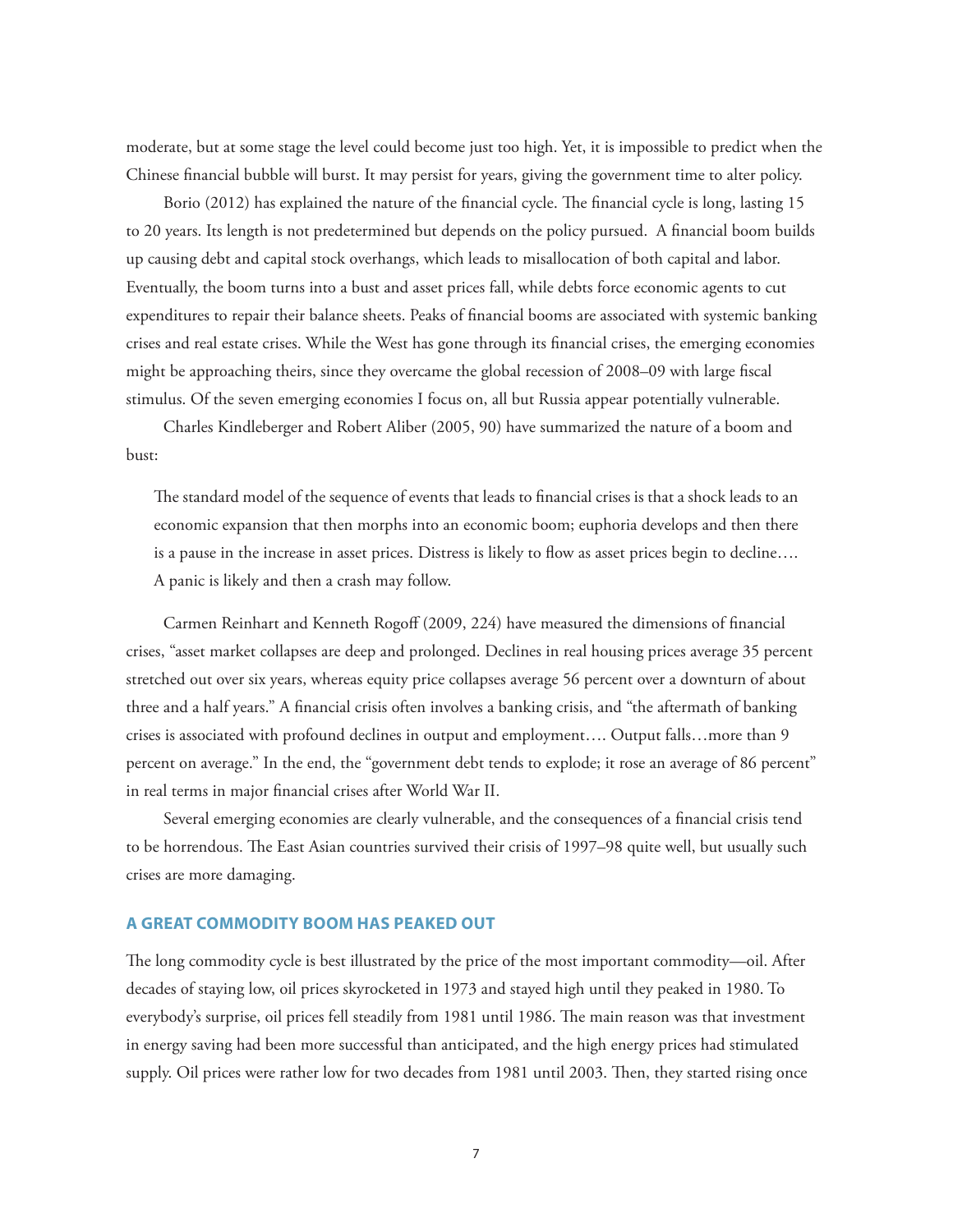again, reaching a new summit in 2008. Disregarding the sharp peak in July 2008 and the drastic fall in the fall of 2008, oil prices have hovered at a high level of \$100 to \$120 per barrel (figure 5).

Once again we are in a similar situation as in 1981.<sup>4</sup> Global oil and commodity prices rose sharply from 2003 until 2008 and then stayed high throughout 2012 because of the loose global monetary policy, which prompted both more investment and speculative investment in commodities. After such a long period of high energy prices, energy savings are likely to increase thanks to new investment and new energy-saving standards. In 2013, most commodity prices have fallen significantly because of less demand and more supply.

In parallel, energy production has gone through multiple technological revolutions with shale gas, tight oil, deep-sea drilling, and liquefied natural gas, generating a far greater supply effect than in the 1980s, since these innovations are of so much greater significance (Verleger 2013). The new unconventional gas reserves are assessed at three to five times prior global conventional natural gas reserves. The cost of production remains an issue, but such costs almost invariably fall with more innovations.

Figure 6 shows the evolution of oil production and consumption from 1970 to 2012. Naturally, both vary much less than prices, but after oil prices doubled with the revolution in Iran in 1979, global oil consumption decreased through 1983 and only in 1993 did it return to its 1979 peak, although global real GDP has risen 26 percent meanwhile. Judging from the precedent, oil and commodity prices are likely to be low for the next couple of decades.

Economists who have studied commodity supercycles have found four such cycles from the 1860s lasting for 30 to 40 years regardless of whether they have focused on oil or nonoil commodities (Jacks 2013, Erten and Ocampo 2012). All indicators suggest that the peak has passed and the decline in commodity prices is likely to continue.

#### **TOO HIGH OR TOO LOW INVESTMENT RATIOS**

Investment ratios as a share of GDP reveal what is wrong with the large emerging economies. Ideally, a quickly developing economy should have an investment ratio of 30 to 35 percent of GDP. India and Indonesia do have such sound investment ratios.

China, by contrast, overinvests (Lardy 2012). Its investment ratio has risen from a sound rate of 35 percent of GDP in 2000 to an extreme level of 48 percent of GDP in 2009 and 47 percent in 2012 (figure 7). This boost was caused by an extraordinary fiscal stimulus. Such a high investment ratio cannot be economically sustainable, and it is bound to fall by at least one-tenth of GDP. But China's high economic growth has been predicated on its large investment, and it is not evident that China will be able to transition from "extensive" to "intensive" growth, in the words of Soviet leader Leonid Brezhnev.

<sup>4.</sup> Ed Morse of Citibank is the current lead writer on the commodity supercycle in his private Citi briefings.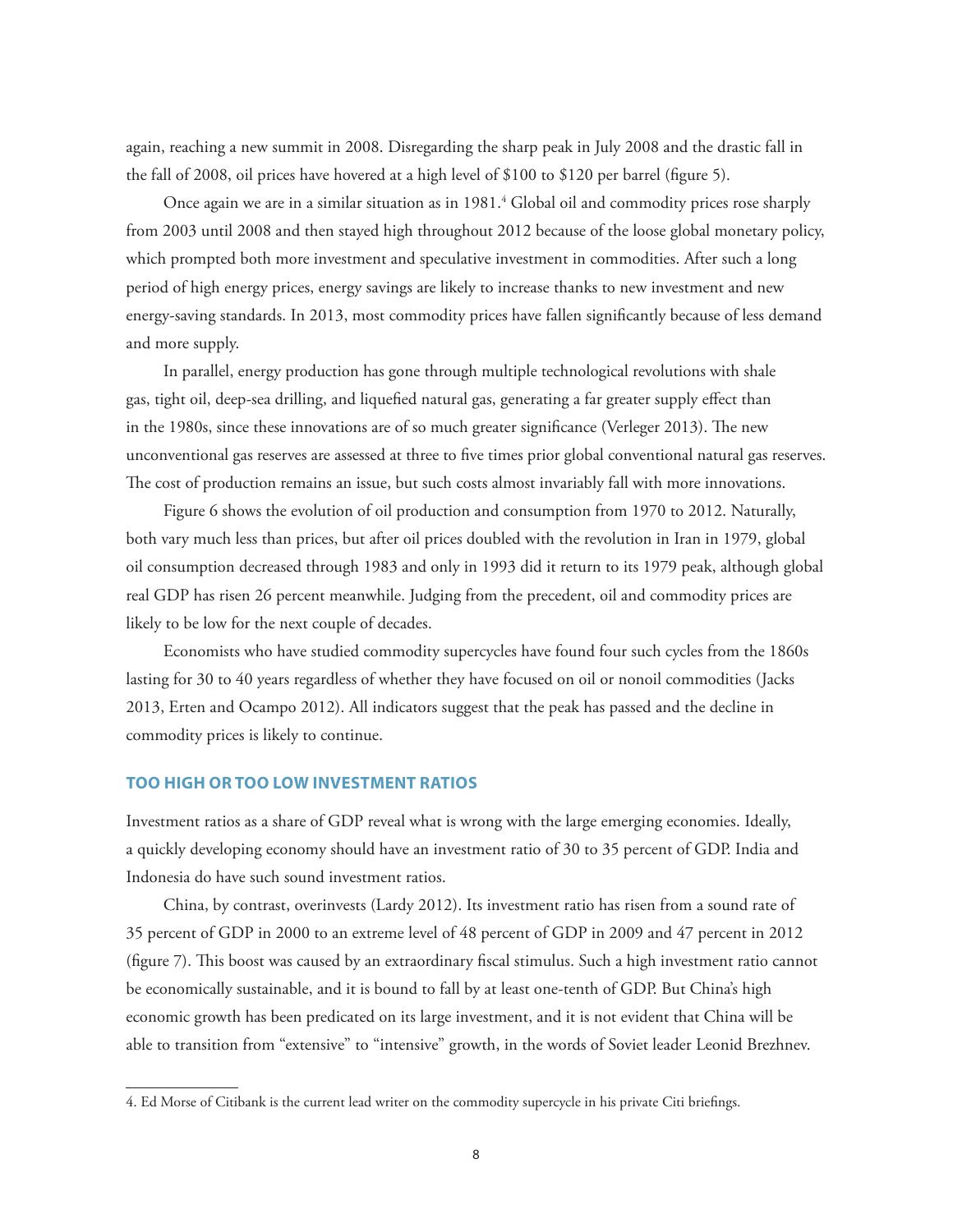In recent years, China has accounted for a large share of global investment and 40 to 50 percent of global consumption of major commodities.<sup>5</sup> In addition, the global investment ratio is bound to decline significantly for years to come as real interest rates rise, and demand for commodities is bound to decline with less investment.

Four other large emerging economies, however, invest too little especially in infrastructure (figure 7). Brazil, South Africa, Turkey, and Russia have low investment ratios of 18 to 21 percent of GDP, leading to multiple bottlenecks. Moreover, they all seem more interested in white elephants than in infrastructure. The Olympic Games tell it all. In 2008 Beijing beat all prior games with an expenditure of \$43 billion. Russia is spending \$51 billion on the 2014 Sochi Winter Olympics compared with \$6 billion spent on Vancouver's in 2010. India's organization of the Commonwealth Games in 2010 was catastrophically poor, which aroused great popular derision. Brazil's recent protests were, in part, about the cost of the 2014 soccer World Cup and 2016 Olympics. Apart from China, most other large emerging economies are neglecting infrastructure. Russia has not expanded its paved road network by more than 6 percent since 1994.<sup>6</sup> Only in 2018 is a highway finally expected to connect Moscow to St. Petersburg—and merely because it will be Russia's turn to host the World Cup.

The low investment ratios in these four large emerging economies have many implications. They do not have much free capacity left, and bottlenecks, notably in transportation, are likely to impede their growth for at least the next decade. They all have more savings than investment, which reflects a poor business environment discussed below. As global interest rates are set to rise, it is unlikely that vulnerable countries will be able to raise their investment ratios.

#### **THE MODERATION OF CATCH-UP GROWTH OR THE MIDDLE-INCOME TRAP**

Much of the catch-up potential has been used up. Russia's growth rate of 7 percent a year from 1999 to 2008 cannot be maintained in such a rich country. The same is true of Brazil. Both have been major beneficiaries of the commodity boom, but commodity prices are now leveling out.

The reduction of the catch-up potential and the neglect of governance may be combined into a so-called middle-income trap that Barry Eichengreen, Donghyun Park, and Kwanho Shin (2011) warned of in a seminal paper. They found that countries tend to experience a sharp growth slowdown when GDP per capita reaches about \$15,000, which is approximately the current level in Russia and Brazil. Eichengreen, Park, and Shin only carried out a statistical exercise, not discussing the possible causes of this middle-income trap.

<sup>5.</sup> See www.docstoc.com/docs/158105406/Goldman-Sachs—Evolution-of-the-super-cycle.

[<sup>6.</sup> Russian Statistical Yearbook, 2011, www.gks.ru/wps/wcm/connect/rosstat/rosstatsite/main/publishing/catalog/](www.gks.ru/wps/wcm/connect/rosstat/rosstatsite/main/publishing/catalog/statisticCollections/doc_1135087342078) statisticCollections/doc\_1135087342078.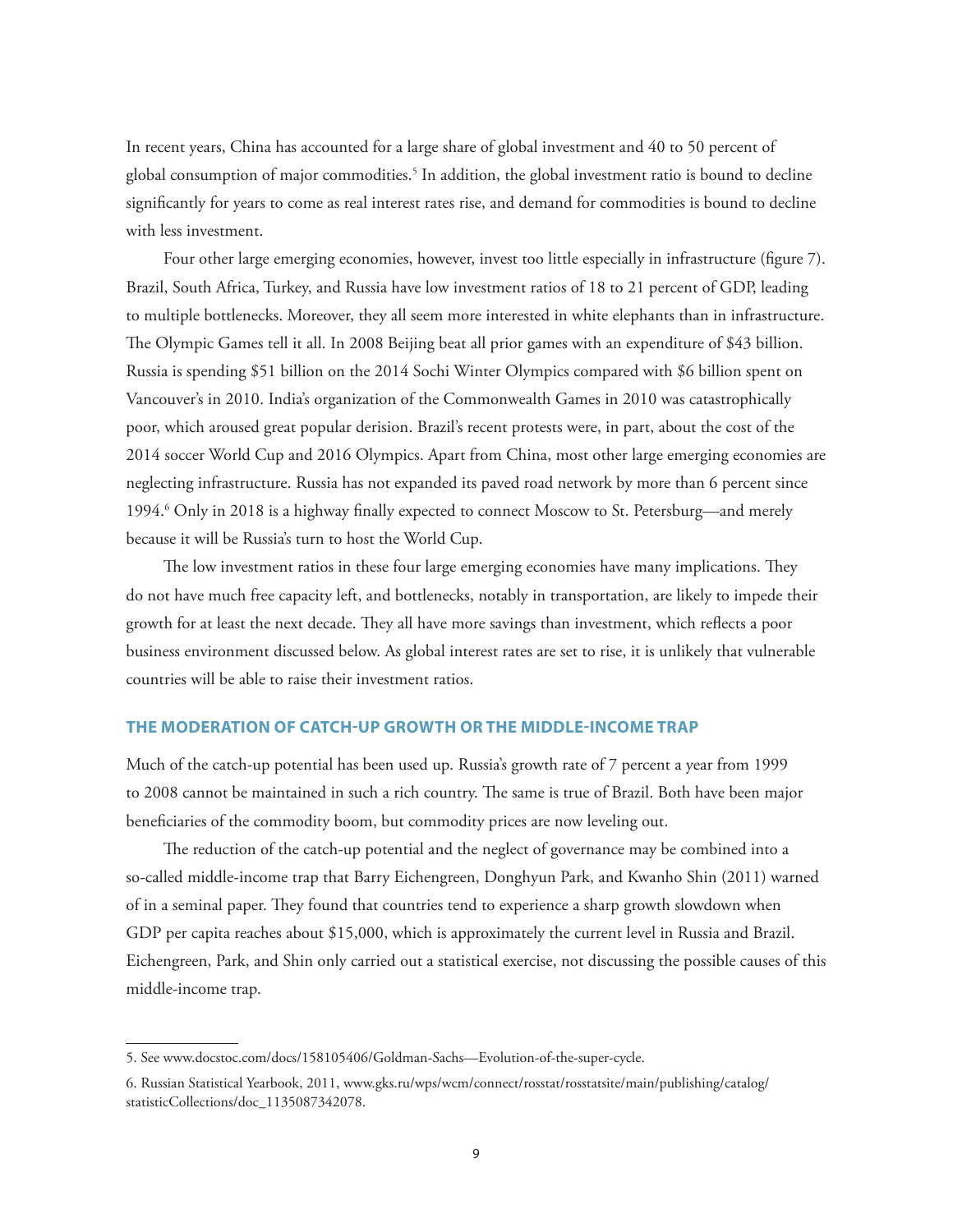In an ambitious econometric study, a group of IMF economists defined middle income as GDP per capita (in 2005 purchasing power parity) in the range of  $$12,000$  to  $$16,000$  and confirmed that middleincome countries are more likely to experience slowdowns then richer or poorer countries (Aiyar et al. 2013).

Interestingly, they also econometrically tested a large number of potential causes of the middleincome growth slowdown. They single out five major groups of causes. Among institutions, they find that poor rule of law, disproportionately large government, and severe regulation impede growth. A couple of demographic variables slow down growth as one would expect. Several macroeconomic variables, matter, notably gross capital inflows, investment share, trade openness, and public debt. Economic structure matters as well, as the easiest way of raising productivity is through urbanization. When unskilled workers migrate from labor-intensive agriculture to manufacturing, productivity rises sharply (Kuznets 1958). In Brazil and Russia, this source of growth is long exhausted, while it continues in China. Finally, for trade, distance and regional integration are important to overcome the middle-income trap. Curiously, the IMF economists do not find any significant impact of infrastructure, possibly because they handle investment ratio separately (Aiyar et al. 2013).

In more general terms, the middle-income trap may be seen like this. In poorly developed countries plenty of free or underutilized resources—labor and natural resources—are available. It is relatively easy to mobilize them. After a major crisis, such as the Cultural Revolution in China or the collapse of communism in the former Soviet Bloc, large free production capacity exists that can be mobilized for economic growth for a decade or so. A capacity ceiling may be hit all of a sudden, leading to a sharp deceleration of economic growth.

In order to proceed, a different development strategy is needed. Rather than the extensive use of relatively free resources, a more intensive exploitation and nurturing of existing resources is needed, that is, large structural changes are needed to overcome the middle-income trap. This means closing simple industries such as textiles, steel, and chemicals to proceed to more advanced manufacturing and services. Often the old system of governance does not allow the development of new enterprises and industries. This is clearly the case in Russia and Brazil.

Countries such as South Korea, Taiwan, and Singapore have shown that real economic convergence is possible, but their limited number also indicates how difficult it is to achieve. In order to make it, emerging economies need to attain a higher quality of governance.

#### **NEW REFORMS ARE BADLY NEEDED**

The 1980s and 1990s was a dramatic period for many emerging economies. For Latin America the 1980s was the "lost decade" because of public and foreign debt defaults. Bolivia, Nicaragua, Peru, Argentina, and Brazil experienced hyperinflation in the 1980s because of irresponsible macroeconomic policies (Hanke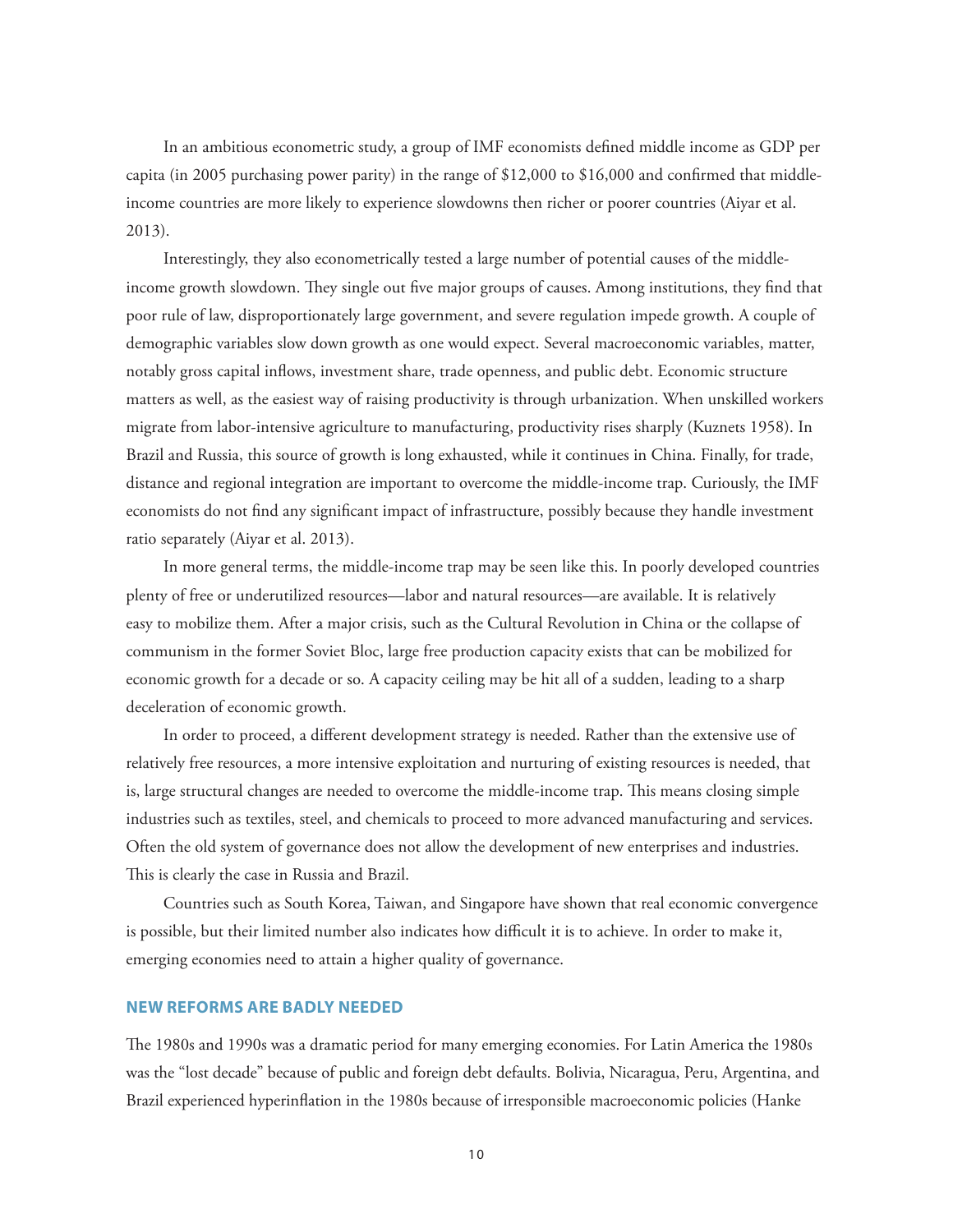and Krus 2012). Their big public debts were aggravated by the US interest rate hikes starting in 1979, leading to their debt crisis in 1982. Only after the United States had decided to conditionally write off a substantial part of their debt through the Brady Plan in 1989 did they start recovering. The Latin American governments threw populist hyperinflationary policies, fixed exchange rates, and protectionism over board, opting for responsible fiscal policies, inflation targeting with floating exchange rates, and opening their economies. And adopting democracy enabled them to do so (Dornbusch and Edwards 1991).

The most dramatic transformation occurred in the Soviet Bloc. The whole region was stagnating in the 1980s and the economic and political systems collapsed in 1989–91. Central and Eastern Europe succeeded in transitioning to a market economy relatively fast within a few years, while most of the former Soviet Union, notably Russia, Ukraine, and Kazakhstan, struggled to do so until they encountered a new financial crisis in 1998. Thanks to the very devastation of their economies, these countries undertook more radical macroeconomic and structural reforms than Latin America, which resulted in higher growth rates averaging at 9 percent from 2000 to 2008 (Åslund 2012).

In parallel, the East Asian tigers boomed. China launched its market economic reforms in 1978 and has grown tremendously thanks to the introduction of a market economy and opening to the world, while pursuing high saving and investment ratios. In 1991, India launched serious reforms to combat red tape and reduce its extreme protectionism. Turkey launched major reforms with the conclusion of its customs union with the European Union in 1995. Finally, after three decades of economic decline, much of Sub-Saharan Africa started opening up its borders to more trade in the 1990s.

For the world as a whole, the 1980s and the 1990s amounted to a period of substantial economic liberalization. From 2000, however, structural reforms stagnated (Gwartney, Lawson, and Hall 2013). In the seven large emerging economies, few structural reforms occurred after 2005 (figure 8). Brazil even saw a significant deterioration.

Returning to the middle-income trap, a common view is that different forms of governance are most beneficial for economic growth at different stages of economic development. In a theoretical paper, Daron Acemoglu (2003) analyzes the problems of property rights in an oligarchic versus democratic society. He defines an "oligarchic society" as a "society where political power is in the hands of the economic elite," and he compares the trade-off between the distortions of such a society with those of a democracy, where political power is more equally distributed. The large emerging economies are more or less oligarchic.

Acemoglu (2003) argues that the typical pattern is that an oligarchy first becomes richer but later falls behind a democratic society in economic development. His explanation is that oligarchs favor low taxes and free labor markets, which benefit their economic interests, but they also promote economic growth at a low level of economic development. The problem with an oligarchic society is that it offers a less level playing field because oligarchs do not mind corruption, which they can handle, but it limits entry of new competitors, generating rents for the incumbents.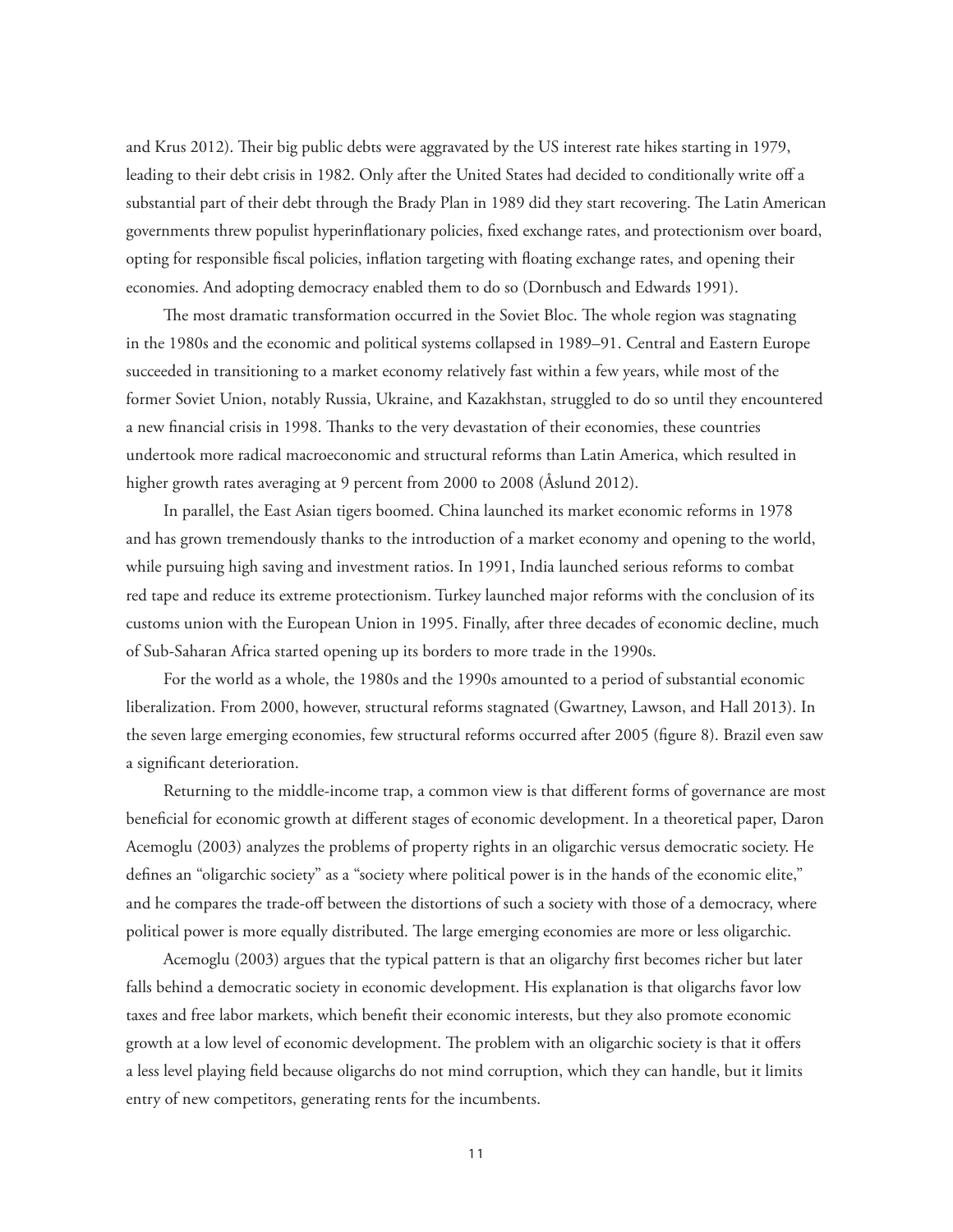At a certain stage of economic development, when structural change is needed for economic growth, the costs of high corruption and the ensuing insecure property rights outweigh the benefits of low taxes and free labor markets. This coincides with the diversification of the economy, the rising importance of innovation for economic growth, and the rise of a large middle class. Then, many old companies need to be forced out of existence and replaced with new firms. At that stage, democracy becomes more beneficial to economic growth. Democratic countries tend to have higher taxes and more regulated labor markets. Democracy impedes rent seeking and promotes good governance, including the rule of law and strong property rights. Democracy is nearly a requirement for a highly developed and greatly diversified economy.

Democratic breakthroughs take place at different levels of economic development, but relatively well-developed countries that have not democratized earlier tend to do so when they have reached a middle-income level. Examples are Taiwan in 1986, South Korea in 1987, Chile in 1988, and Mexico around 2000. The obvious candidate for a democratic breakthrough today is Russia. At present, only Singapore and several small petrostates (Saudi Arabia, United Arab Emirates, Brunei, Kuwait, and Oman) are richer than Russia and still authoritarian, according to Freedom House (figure 9), while all the other most developed countries are democratic.

Yet democracy is not sufficient for good economic governance. The BRIC countries stand out for poor business environment. These countries rank very low in the Ease of Doing Business Index, which the World Bank and International Finance Corporation (2013) compile for 185 countries: Russia ranks 92, China 96, Brazil 116, and India 134. Russia has set the long-term goal of rising 100 ranks and it has advanced from the rank of 120. Characteristically, China is lobbying the World Bank to abolish this index. The surprise is that countries with such poor governance grew so fast for so long.

All these countries are quite corrupt. Transparency International (2013) ranks 176 countries on its Corruption Perceptions Index, and Brazil ranks 69, China 80, India 94, and Russia 133. It is surprising that the BRIC countries have done as well as they have with their poor business environment. Various econometric studies have shown that the correlation between business environment and economic growth is strong in the long run but limited in the short run (Gwartney, Lawson, and Hall 2013).

Because of their outstanding dynamism in the 2000s, the BRICs and many other emerging economies felt little need for economic reforms. They did not take advantage of the good years to carry out necessary structural reforms to improve their economic systems. Therefore their growth is likely to be lower for a protracted period. They have allowed state and crony capitalism to thrive, locking them into a middle-income trap. Others that have undertaken sound reforms are likely to do better. Central and Eastern Europe, Chile, Mexico, Peru, and Colombia come to mind.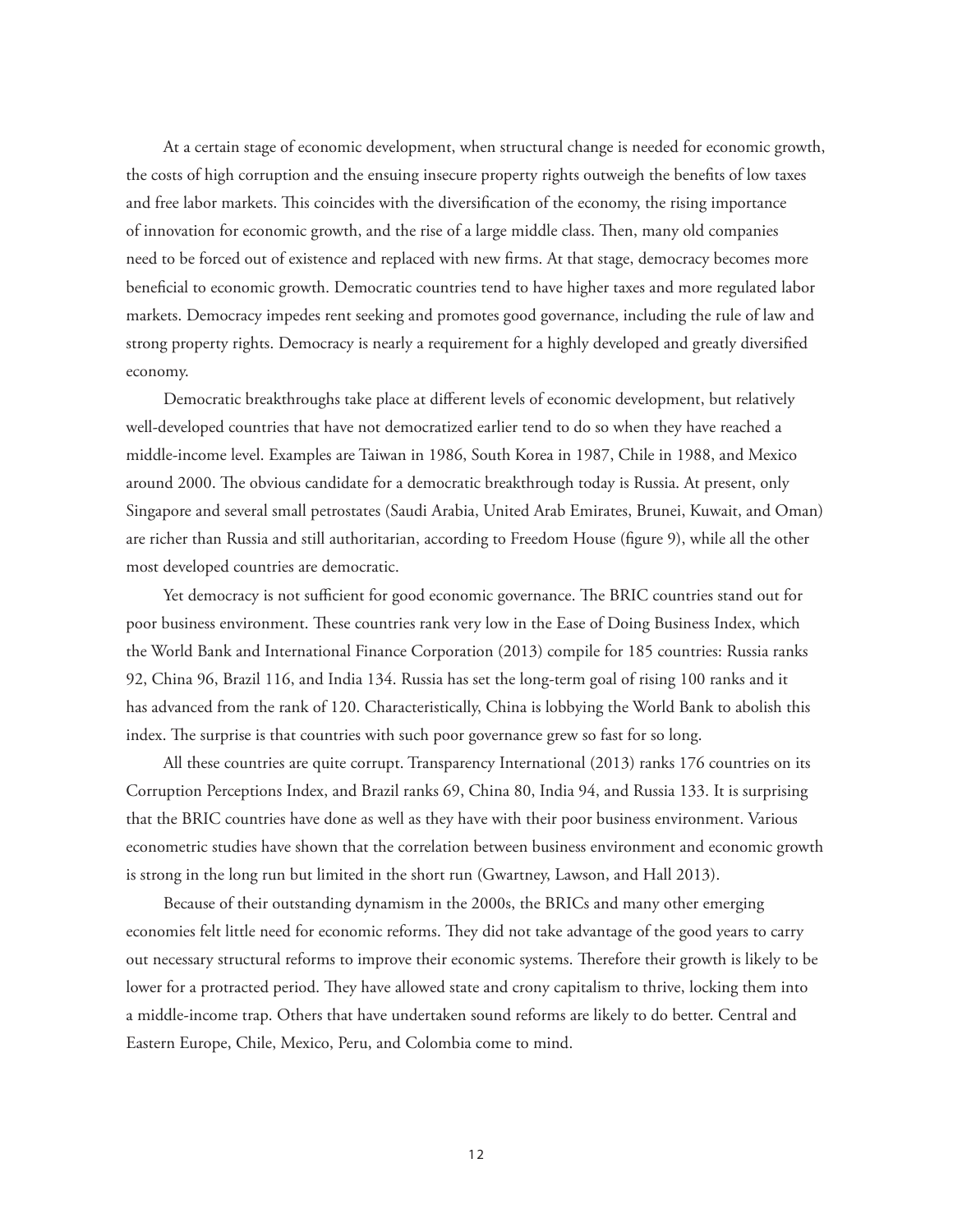Eventually, after making sufficiently many mistakes, suffering emerging economies are likely to carry out necessary reforms, but it is likely to arouse major conflicts and take time. Latin America's transformation involved democratization, liberalization, macroeconomic stabilization, and privatization, which took at least a decade. Reform is hard, but without it little success is likely.

#### **STATE AND CRONY CAPITALISM**

The global recession has been a crisis of the West. Arguably, it was caused by foolish financial policies of leading Western economies, but interpretations vary. Many in the emerging economies argue that the crisis showed that the Western economic system with free markets and predominant private ownership does not work and that state capitalism is preferable.

As Robert Kagan (2012, 43) puts it: "Today, the sub-prime mortgage crisis and the Great Recession, combined with the financial crisis in the European Union, have again raised doubts across the world and led many to ask whether the Chinese model of heavy state involvement may be preferable." It is all too similar to the 1960s and the 1970s, when the Non-Aligned Movement argued that a socialist economic model was superior to the capitalist model.

Because of their recent economic successes and the Western financial crisis, emerging-economy policymakers increasingly see state capitalism as the solution and private enterprise and free markets as problems. Many prominent academics have taken that position. Alexander Gershenkron (1962) argued that the state was a major modernizing force in economies catching up and therefore the state had to be bigger and more resourceful in such countries. Especially in Russia and Brazil, influential circles call for a greater role of the state, although the corrupt state is their key problem.

Russia's President Vladimir Putin is the most outspoken of the BRICS leaders in his criticism of the West. He persistently blames Russia's economic problems on the European Union and the United States; "all know that the downturn we are observing in the global economy, especially in the eurozone, has quite a serious impact on us, because Europe is our main trading partner.... In the end, it affected us directly."7 He also argues that Russia and other emerging economies must not follow Western models: "We need to realize that there are probably countries and even entire regions that cannot function according to universal templates, reproducing the patterns of American or European democracy."8

In contrast, Putin praises Russia's low unemployment and real wage growth, saying that these, plus the growth of consumer spending and bank lending, are the basic factors stimulating the country's

<sup>7.</sup> See http://eng.kremlin.ru/news/5328.

<sup>8.</sup> See http://eng.kremlin.ru/news/6007.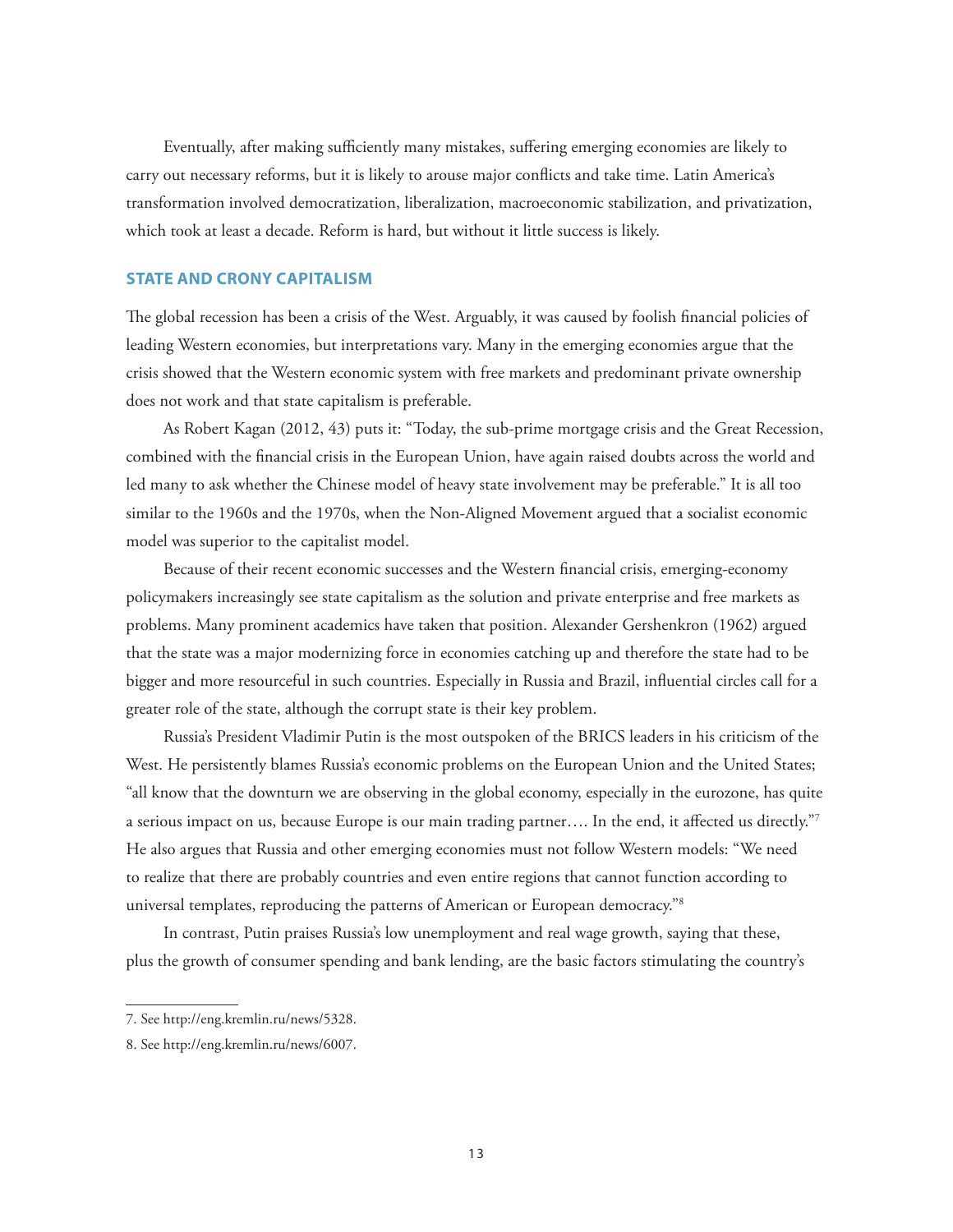economy. But Russia needs the exact opposite. The greatest economic concern is that large, inefficient state corporations are monopolizing large chunks of the economy, precluding both domestic and foreign private companies. Interest rates are high because of the oligopolization of bank lending by a few large state banks. The number of small and medium enterprises is quickly declining because of a deterioration of business conditions, especially as a result of the recent sharp increase in social security contributions.

The situation is quite similar to policymaking at the end of the Soviet Union. Soviet leader Leonid Brezhnev succeeded in staying in power until his death in 1982 by consistently giving in to the collective elite. In his book *Collapse of an Empire: Lessons for Modern Russia,* late Russian Prime Minister Yegor Gaidar (2007) showed how the commodity cycle influenced the Soviet leadership. During the oil boom in the 1970s, Soviet leaders thought they were geniuses, neglecting badly needed economic reforms. When commodity prices declined in the 1980s, Soviet leaders were incompetent, uninformed, and unprepared, having faced too few problems for too long. The natural outcome was the collapse of the Soviet political and economic system.

During their years of plenty, leading emerging economies did not have to make hard choices. Today, their entrenched elites seem neither inclined nor able to do so. Their lives have been too good. All have large state sectors and are relatively protectionist.

Even if the BRIC political leaders were to face up to reality, their giant state corporations rule the roost. They hold an iron grip over energy, transport, and banking. Regardless of official government policies they can extract cheap financing from the government and monopoly rents from the weaker private actors in the economy.9

Brazil and Russia are currently facing a serious growth slowdown, taking both countries close to stagnation. President Putin's approach is telling. Since April 2013, he has expressed great concern over the slowing growth and has held repeated brainstorming sessions with his chief economic advisors. His main policy conclusions, however, have been to propose ever more giant infrastructure investments, which involve the most corruption. In order to finance his infrastructure projects, he is intent on using Russia's National Welfare Fund.

Usually serious reforms are only brought about by a crisis and require new thinking and new political leaders (Williamson 1994). Among the seven large emerging economies I have selected, all have governments that have lasted nine years or more. Only China has new leaders, but they come from the old Communist Party, rendering it dubious that they have a mandate of reform.

<sup>9.</sup> This critical discussion has probably been most extensive with regard to Russia, e.g., Åslund, Guriev, and Kuchins (2010) and Åslund (2007).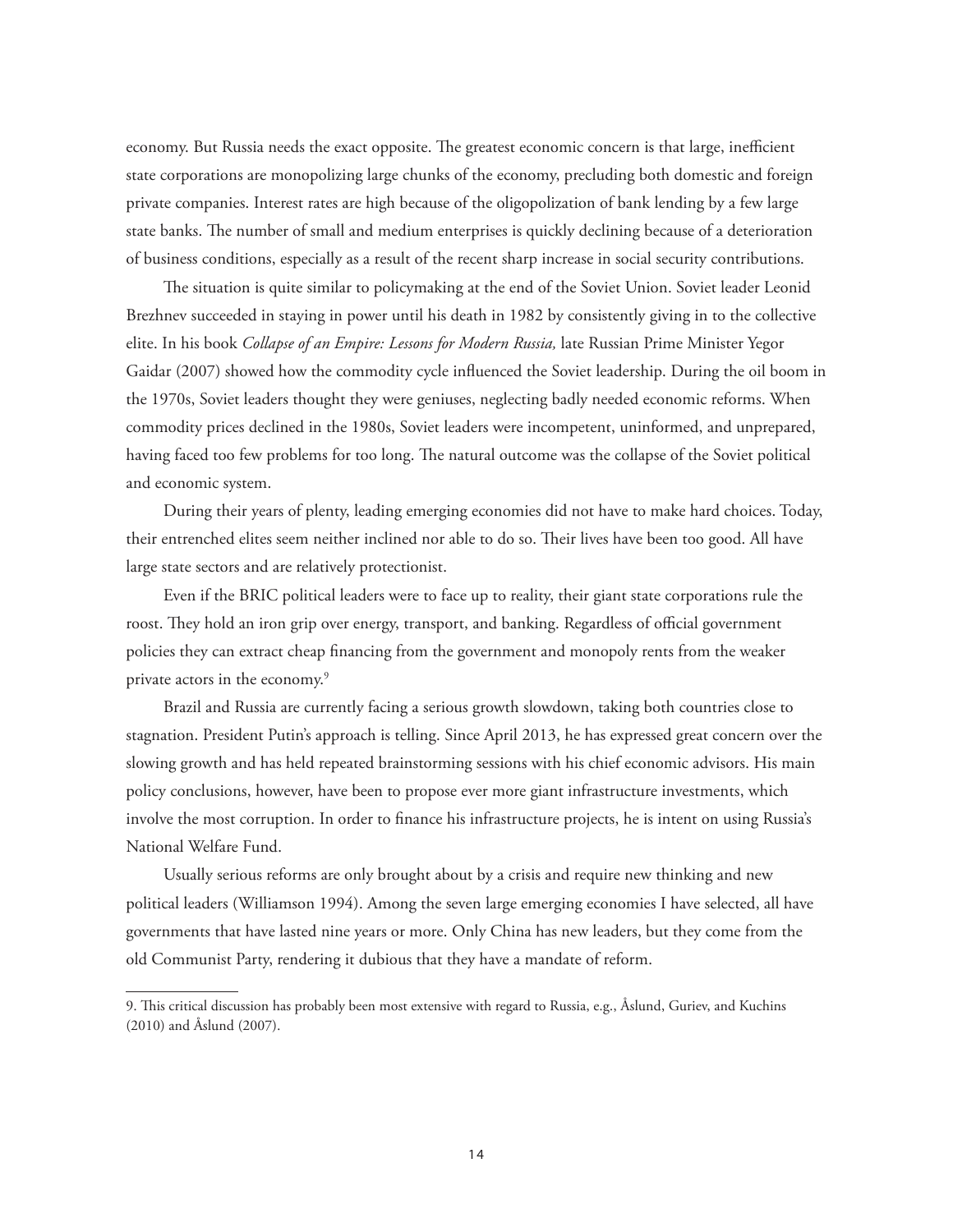#### **WILL GLOBALIZATION TURN INTO REGIONALIZATION?**

All too often, the current global system of free shipping, relatively free trade, and reasonably free capital flows is taken for granted. In reality, we have been thriving in *Pax Americana*. The United States has paid for these global public goods as long as it has benefited more than the rest of the world from its large military expenditures. For decades, the large emerging economies have been free riding these public global goods. But the US public is no longer happy with the situation because it appears to have benefited other countries with values alien to US values to too great an extent. Many signs indicate that the United States is becoming ready to put down its feet.

In his book *The World America Made*, eminent political thinker Robert Kagan (2012) emphasizes that the current "liberal economic order is by a choice, not the inevitable product of evolution." "The global free-market economy we know today was created by British power in the nineteenth century, and when Britain faltered between the two world wars, that liberal economic order…collapsed…. It was only when the United States took on the task of creating and sustaining a liberal economic order after World War II that it took hold...." (p. 38). They did so in their national interest, "both nations stood the most to gain from open markets and free trade" (p. 39).

Kagan continues: "Historically, a liberal economic order has flourished under only one set of conditions—a great power with a globally dominant navy and a profound interest in a free-trade, free-market international system, the situation that existed in the latter half of the nineteenth century under British naval supremacy, and again after World War II, under American naval supremacy" (p. 78). By contrast, "China's system is more like the mercantilism of previous eras…in which governments amassed wealth in order to secure their continued rule and pay for armies and navies to compete with other dynasties and other great powers" (p. 82). Moreover, "multipolar systems have historically been neither particularly stable nor particularly peaceful" (p. 83).

Indeed, the move from one set of powers and institutions to another is usually connected with war. "The notion that the world could make a smooth and entirely peaceful transition from the present configuration of power to a new configuration reflecting an entirely different distribution of power is wishful thinking" (Kagan 2012, 90). In the end, "What has been true since the time of Rome remains true today: there can be no world order without power to preserve it, to shape its norms, uphold its institutions, defend the sinews of its economic system, and keep the peace" (p. 139). While Kagan advocates a vigorous role of the United States, his warnings appear more relevant. The reduced role of the US military in international affairs is all too obvious, and there is no indication that the Chinese or Indian navies will keep the high sea open to international seafaring.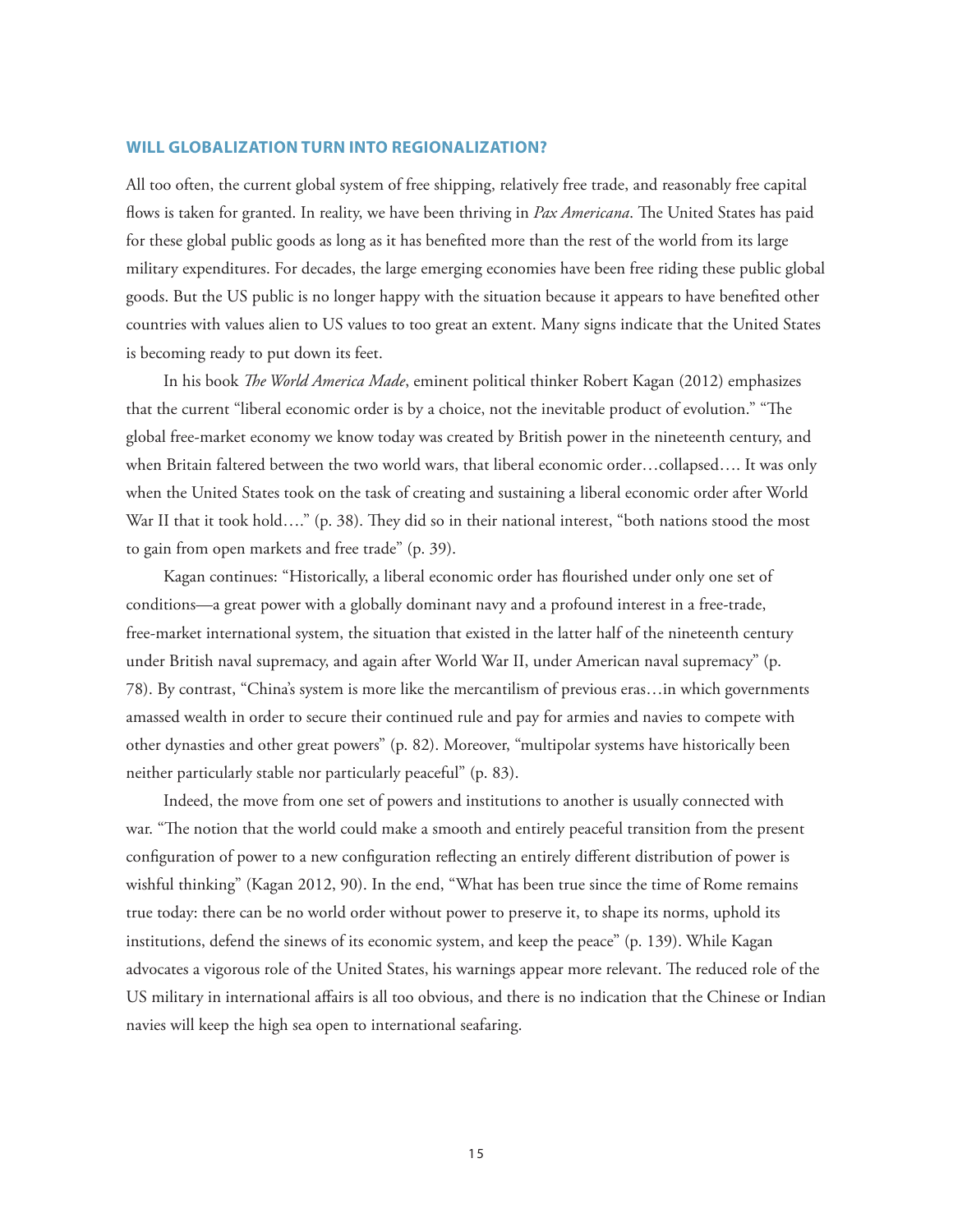Since 2009 the BRIC countries have held summits. They have focused on the need for greater international representation of the BRICS and their role rather than on global public goods. Their first summit in Yekaterinburg called for "a more democratic and just multipolar world order based on the rule of international law, equality, mutual respect, cooperation, coordinated action, ad collective decisionmaking of all states" (Pant 2013, 92). More than anybody else, Putin favors BRICS. In March 2013, he adopted an official Concept of Participation of the Russian Federation in BRICS making clear his priorities: "The BRICS authority in the international arena is based on the growing economic power of the participating states, importance of their activities as a major driving force of the global economy, their significant share of the world population and their rich natural resources."<sup>10</sup> Ideals, such as freedom, free trade, and democracy, are spectacularly missing.

Global cooperation is stalling, most obviously in trade policy, as the World Trade Organization (WTO) Doha Round launched in 2001 has fizzled out without outcome. The United States blames India, Brazil, and China for this failure. As a consequence, the United States is instead focusing on two regional free trade agreements among friends, the Trans-Pacific Partnership (TPP) and the Transatlantic Trade and Investment Partnership (TTIP) with the European Union. In addition, the United States is negotiating two plurilateral agreements with friendly nations within the WTO—an International Service Agreement and an International Technology Agreement. The US endeavor is clearly to opt for agreements with like-minded countries rather than with the BRICS.

The West also blames Brazil, China, India, and South Africa for the failure of the United Nations Summit on climate change in Copenhagen in 2009. Russia and China have persistently vetoed Western proposals on Iran and Syria.

The West is not without fault either. The United States and the European Union are unilaterally imposing far-reaching, truly draconian financial regulations on international financial interaction. While they present these as actions against criminals and fat cats, they amount to financial protectionism. Most extreme is probably the US Foreign Account Tax Compliance Act (FATCA), which has prompted many foreign banks to drop US citizens as clients around the globe.<sup>11</sup>

# **CONCLUSIONS: LOWER GROWTH IN EMERGING ECONOMIES MIGHT IMPEDE CONVERGENCE**

The key conclusion is that emerging economies are set to have lower growth than in 2000–12. The reasons are many. Much of the catch-up potential has already been used up. The extraordinary credit and commodity booms are over, and many large emerging economies are financially fragile. They have major

<sup>10.</sup> Se[e http://eng.news.kremlin.ru/media/events/eng/fi les/41d452b13d9c2624d228.pdf.](http://eng.news.kremlin.ru/media/events/eng/files/41d452b13d9c2624d228.pdf)

<sup>11. &</sup>quot;Overtaxed and Over There," *Economist*, October 12, 2013, 38-41.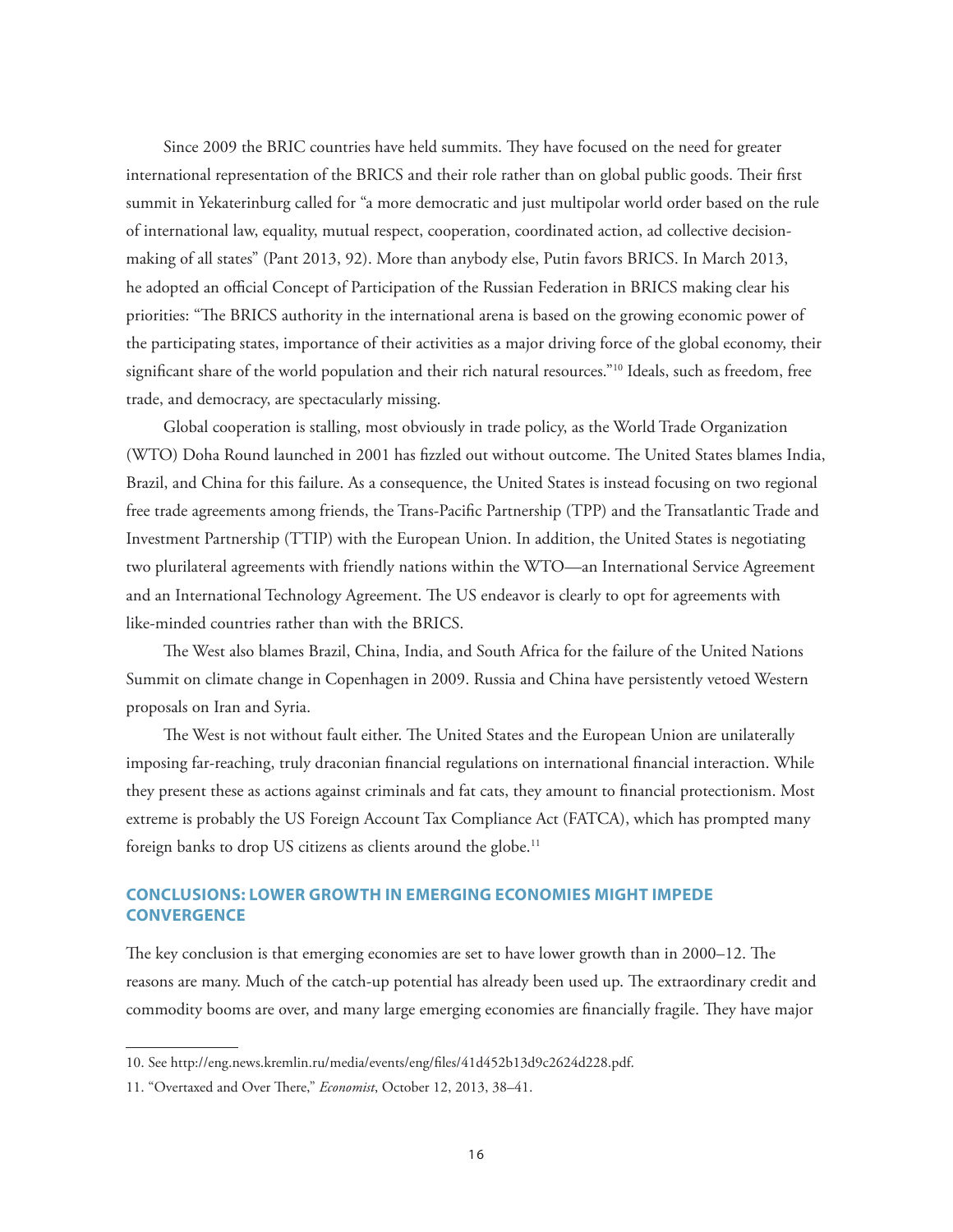governance problems, so they need to carry out major structural reforms to be able to proceed with a decent growth rate, but many policymakers are still in a state of hubris and not very inclined to opt for reforms. They are caught up in state and crony capitalism. Rather than providing free markets for all, the West might limit its endeavors to its own benefit. Therefore, the emerging economies as a group are likely to have a lower growth rate than in the early 2000s, though it might still be higher than that of the mature economies.

It is true that emerging economies have a far better macroeconomic situation than some Latin American countries did in the 1980s, when Argentina, Bolivia, Brazil, and Peru had large budget deficits and pegged exchange rates, leading to hyperinflation and default. Today, major emerging economies have low inflation, limited budget deficits, mostly floating exchange rates, and large international reserves. But that was also said about the United States and Europe before the Great Recession.

In the early 1980s, the world saw the same two critical trends—rising global interest rates (both nominal and real) and lower commodity prices—which hit poorly managed emerging economies and are likely to be hit again.

In the short term, emerging economies with large current account deficits, foreign indebtedness, budget deficits, public debts, and high inflation look vulnerable. These countries are Brazil, India, South Africa, and Turkey but also many countries not discussed here, such as Belarus, Ukraine, Venezuela, Argentina, Bolivia, Ecuador, and Nicaragua. Next, large commodity exporters, such as Russia, Brazil, and South Africa, will probably suffer. China, by contrast, would benefit from lower commodity prices, but it appears overleveraged with its huge bank credit that amounts to twice its GDP and could face a domestic financial crisis.

The US Fed announcement of a possible tapering last May and the ensuing delay offered vulnerable countries time to make amends. Strikingly, hardly any improvement in policy has occurred. Often, the most vulnerable countries escape crises by taking action. A superficial impression is that the current economic policy discussion appears sensible in India, China, and Indonesia, while the opposite is true of Russia, Brazil, South Africa, and Turkey. Moreover, democratic elections in 2014 may bring change to India and Indonesia.

The combination of higher US bond yields and relatively better growth in the mature economies is likely to lead to a large flow of money from emerging economies to the United States and probably also to the European Union. As in the early 1980s, the US dollar exchange rate is likely to rise for several years. It was this combination of high US interest rates and a rising dollar exchange rate that brought about the Latin American debt crisis in 1982. A similar development is likely to occur again.

For all the reasons mentioned here, economic growth will probably moderate in the emerging economies as a group. The mature economies, by contrast, have gone through severe financial crisis. They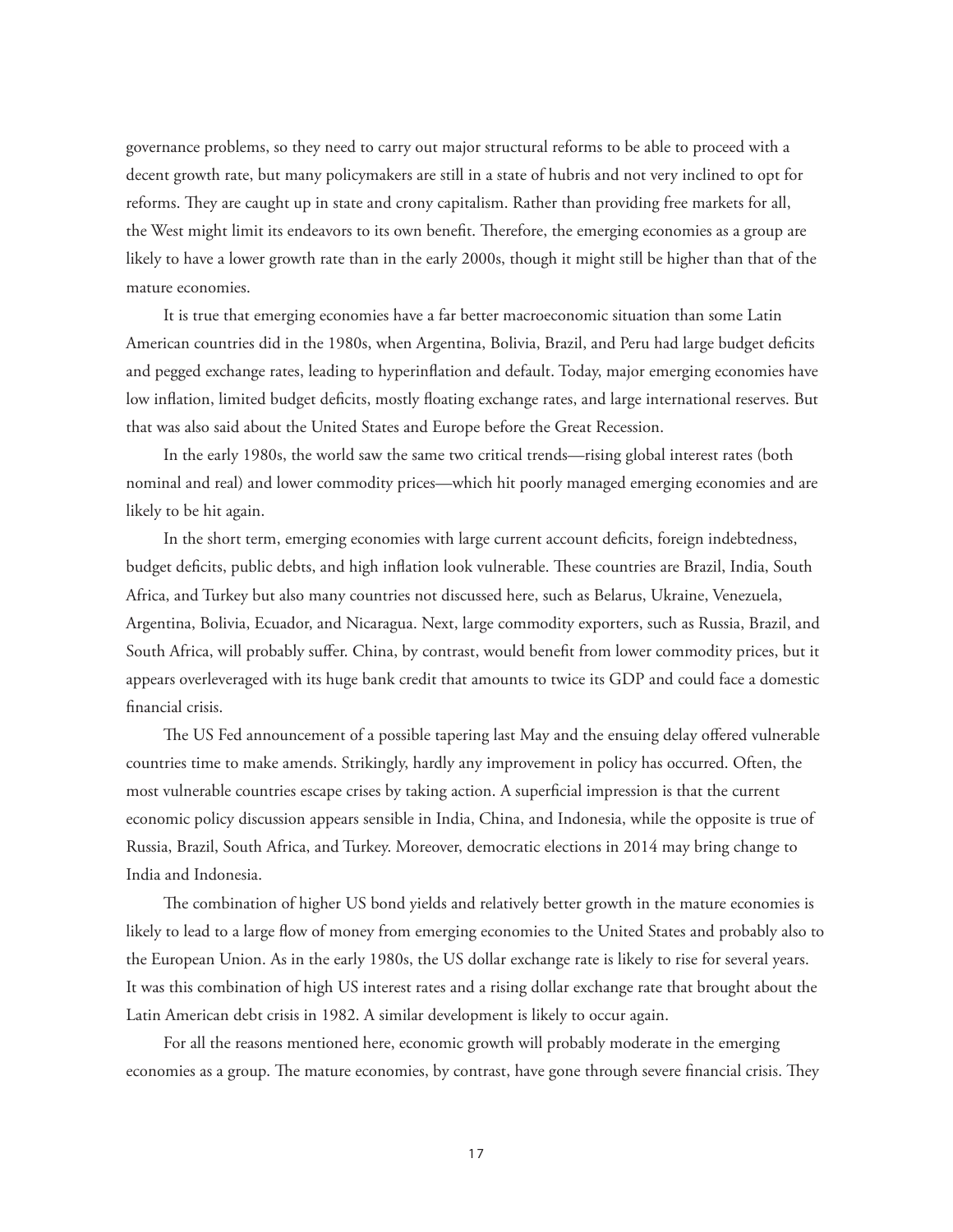have undertaken fiscal consolidation and substantial structural reforms, which should boost their growth rates. While their growth rate is likely to be lower than that of the emerging economies, the economic convergence of 2000–12 can easily be impeded or even somewhat reversed because the rich economies are so much richer to begin with. The United States may proceed with a normal growth rate of 2 to 3 percent a year, while the average growth rate in emerging economies can easily decline by two percentage points from 6.2 percent a year toward 4 percent a year.

If so, economic convergence may halt for a decade or so measured in GDP at current exchange rates, because in 2012, 35 advanced economies as defined by the IMF accounted for 37.7 percent of global GDP at current exchange rates. That is, the emerging economies have to grow 1.65 times faster to keep up with the advanced economies. If not, the West could take the global economic lead once again as in the 1980s. Measured in purchasing power parity, on the contrary, the advanced and emerging economies each accounted for exactly half of the global economy in 2012, so the West had to grow as fast as the rest to keep up, which appears unlikely. But what is the West? The IMF definition excludes eight of the current EU members, as well as the most advanced Latin American economies. If the "West" is expanded, the catch up of the rest will obviously be more difficult.

This is not to say that economic convergence has come to an end, only that it might have reached a hiatus. If such a pause occurs it is likely to last for many years. Meanwhile, emerging economies have an opportunity to change political regime, reconsider their economic policies, consolidate their public finances, improve their quality of governance, and carry out a variety of structural reforms. These are big tasks. If they succeed in doing that and if the globalization of trade and finance persists, emerging economies have a chance of truly catching up.

#### **REFERENCES**

Acemoglu, Daron. 2003. *The Form of Property Rights: Oligarchic vs. Democratic Societies.* NBER Working Paper 10037. Cambridge, MA: National Bureau of Economic Research.

Åslund, Anders. 2007. *Russia's Capitalist Revolution: Why Market Reform Succeeded and Democracy Failed.* Washington: Peterson Institute for International Economics.

Åslund, Anders. 2012. *How Capitalism Was Built. The Transformation of Central and Eastern Europe, Russia, the Caucasus, and Central Asia*, 2d ed. New York: Cambridge University Press.

Åslund, Anders, Sergei Guriev, and Andrew Kuchins, eds. 2010. *Russia after the Global Economic Crisis*. Washington: Peterson Institute for International Economics and the Center for Strategic and International Studies.

Aiyar, Shekhar, Romain Duval, Damien Puy, Yiqun Wu, and Longmei Zhang. 2013. *Growth Slowdowns and the Middle-Income Trap*. IMF Working Paper 13/71. Washington: International Monetary Fund.

Borio, Claudio. 2012. *The Financial Cycle and Macroeconomics: What Have We Learnt?* BIS Working Papers 395 (December). Basel: Bank for International Settlements.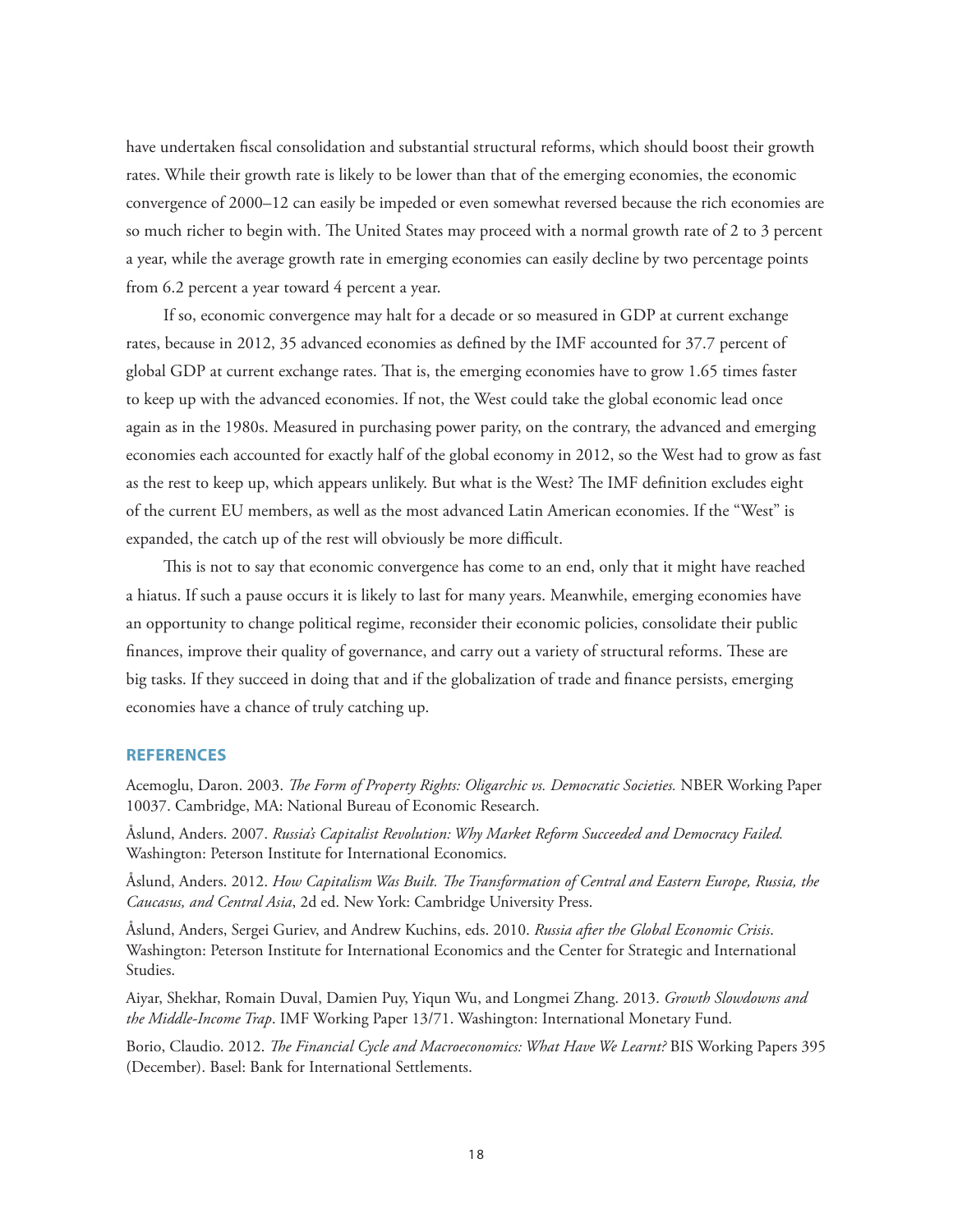Davydova, Yulia, and Vladimir N. Sokolov. 2012. *Subsidizing Debt of Strategic Industry Firms: Government Target Selection Decisions and their Consequences*. Working Paper. Higher School of Economics, Moscow.

Dornbusch, Rudiger, and Sebastian Edwards, eds. 1991. *The Macroeconomics of Populism in Latin America*. Chicago: University of Chicago Press.

Eichengreen, Barry, Donghyun Park, and Kwanho Shin. 2011. *When Fast Growing Economies Slow Down: International Evidence and Implications for China*. NBER Working Paper 16919 (March). Cambridge, MA: National Bureau of Economic Research.

Erten, Bilge, and José Antonio Campo. 2012. *Super-Cycles of Commodity Prices since the Mid-Nineteenth Century*. DESA Working Paper no. 110 (February).

Gaidar, Yegor T. 2007. *The Collapse of the Empire: Lessons for Modern Russia* Washington: Brookings Institution.

Gershenkron, Alexander. 1962. *Economic Backwardness in Historical Perspective*. Cambridge: Belknap.

Gwartney, James D., Robert Lawson, and Joshua Hall 2013. *Economic Freedom of the World: 2013 Annual Report*. Fraser Institute.

Hanke, Steve H., and Nicholas Krus. 2012. *World Hyperinflations*. Cato Working Paper 8 (August 15). Washington: Cato Institute.

Hendrix, Cullen, and Marcus Noland. Forthcoming. *Confronting the Curse: The Economics and Geopolitics of Natural Resource Curse*. Washington: Peterson Institute for International Economics.

Jacks, David S. 2013. From Boom to Bust: *A Typology of Real Commodity Cycles in the Long Run.* NBER Working Paper 18874 (March). Cambridge, MA: National Bureau of Economic Research.

Kagan, Robert. 2012. *The World America Made*. New York: Knopf.

Kindleberger, Charles P., and Robert Aliber. 2005. *Manias, Panics and Crashes: A History of Financial Crises*, 5th ed. New York: Wiley.

Kuznets, Simon. 1958. Long Swings in the Growth of Population and in Related Economic Variables. *Proceedings of the American Philosophical Society* 102: 25–52. Reprinted in *Economic Growth and Structure: Selected Essays*, New York: W.W. Norton, 1965, pp. 328–75.

Lardy, Nicholas. 2012. *Sustaining China's Economic Growth after the Global Financial Crisis*. Washington: Peterson Institute for International Economics.

Maddison, Angus. 2001. *The World Economy: A Millennial Perspective*. Paris: Organization for Economic Cooperation and Development.

Martin, Jacques. 2012. *When China Rules the World: The End of the Western World and the Birth of a New Global Order*, 2d ed. Penguin.

Pant, Harsh V. 2013. The BRICS Fallacy. *Washington Quarterly* (Summer): 91–105.

Reinhart, Carmen M., and Kenneth S. Rogoff. 2009. *This Time Is Different: Eight Centuries of Financial Folly*. Princeton: Princeton University Press.

Rostow, Walt W. 1978. *The World Economy: History and Prospect*. Austin, TX: University of Texas Press.

Subramanian, Arvind. 2011. *Eclipse: Living in the Shadow of China's Economic Dominance*. Washington: Peterson Institute for International Economics.

[Transparency International. 2013. Corruption Perceptions Index. Available at http://transparency.org/](http://transparency.org/policy_research/surveys_indices/cpi/2013) policy\_research/surveys\_indices/cpi/2013.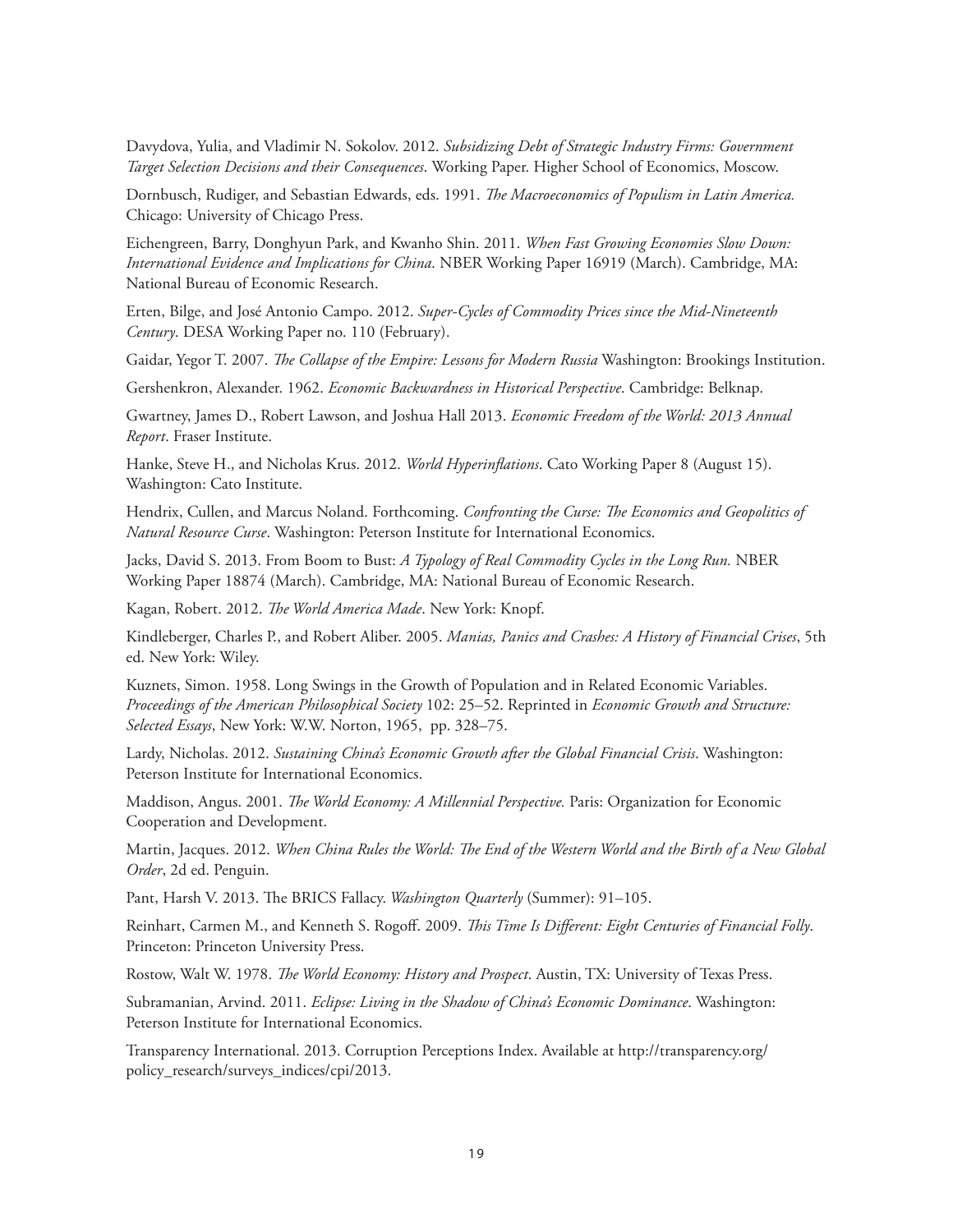Verleger, Philip K. 2013. The End of the Oil Crisis. *International Economy* (Winter).

Walter, Carl. 2012. *Red Capitalism: The Fragile Financial Foundation of China's Extraordinary Rise*. New York: Wiley.

Williamson, John. 1994. *The Political Economy of Policy Reform*. Washington: Institute for International Economics.

Wilson, Dominic, and Roopa Purushothaman. 2003. *Dreaming with BRICs: The Path of 2050*. Global Economics Paper 99. New York: Goldman Sachs.

World Bank and International Finance Corporation. 2013. *Doing Business in 2014.* Washington: World Bank. Available at www.doingbusiness.org.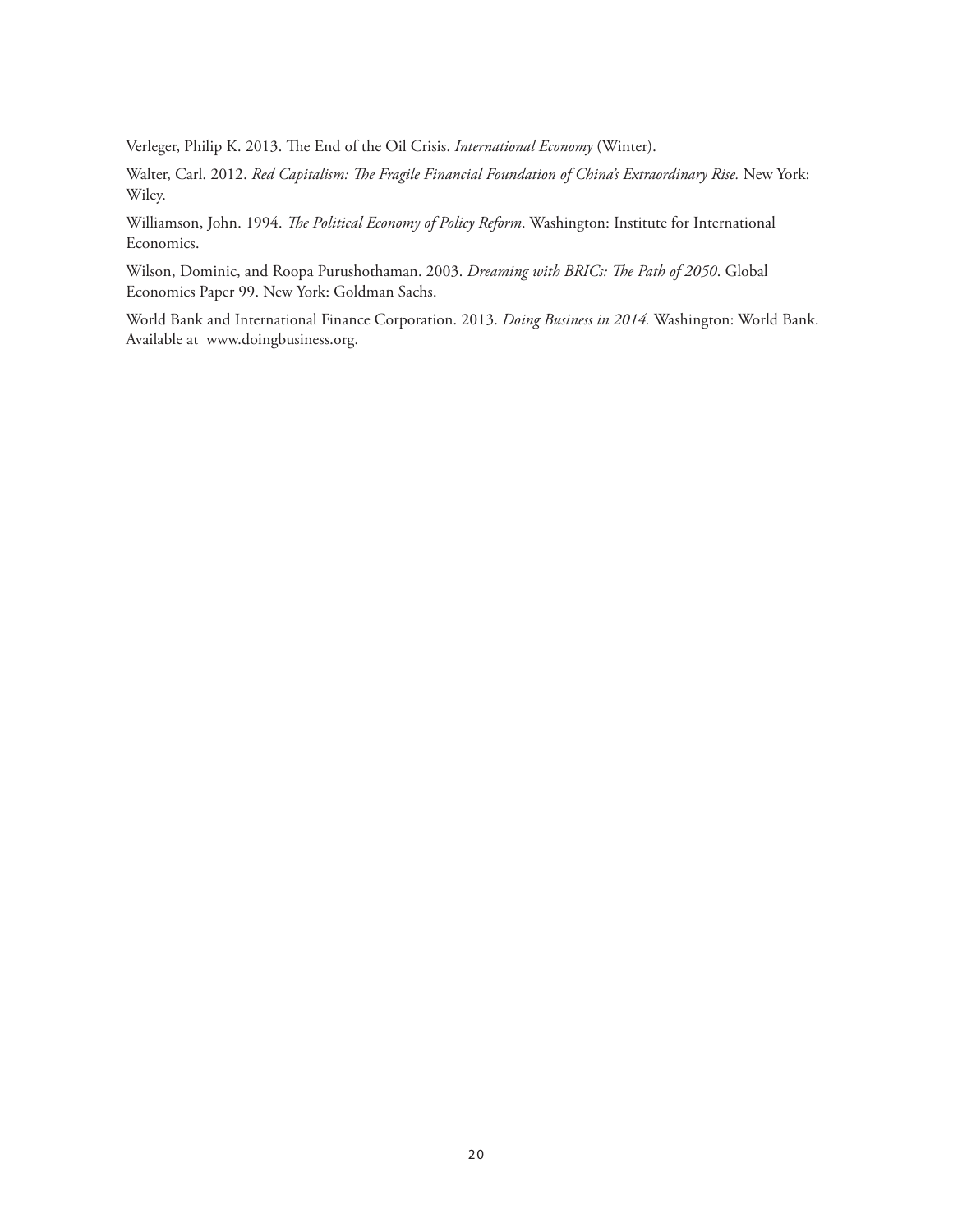

# **Figure 1 US versus emerging economies growth, 1970–2012**

Source: World Bank Data Catalog, http://datacatalog.worldbank.org.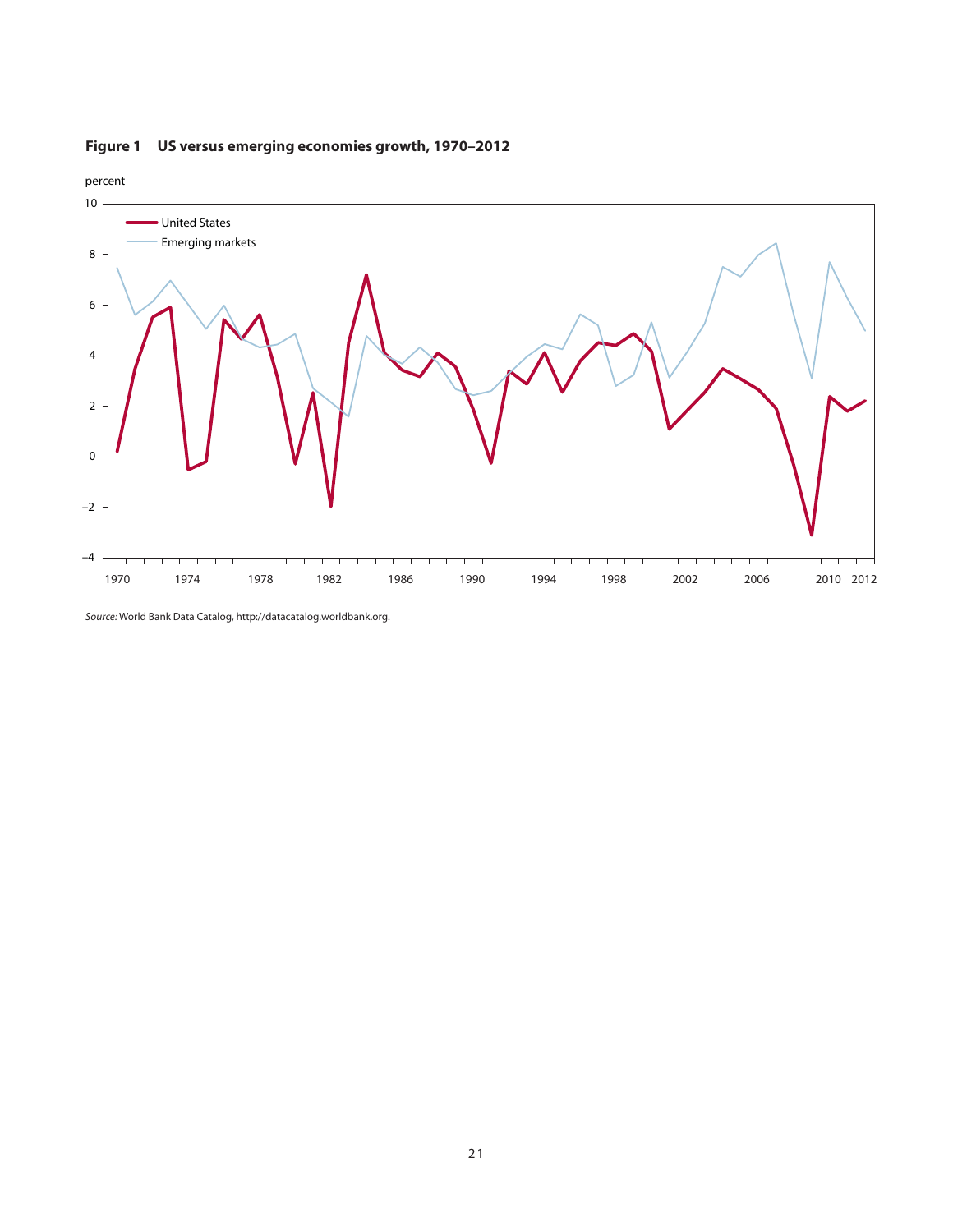### **Figure 2 GDP growth rates, 1990–2012**



Source: World Bank, World Development Indicators, databank.worldbank.org/data/GDP-Growth-Rates/id/1b481612 (accessed on October 21, 2013).

| <b>Country</b> | Gross public debt<br>(percent of GDP) | <b>Current account</b><br><b>balance</b> (percent<br>of GDP) | <b>Expected budget</b><br>deficit (percent<br>of GDP) | <b>Total external</b><br><b>debt</b> (percent<br>of GDP) | <b>Inflation</b><br>(percent) |
|----------------|---------------------------------------|--------------------------------------------------------------|-------------------------------------------------------|----------------------------------------------------------|-------------------------------|
| <b>Brazil</b>  | 68                                    | $-2.4$                                                       | 2.7                                                   | 21                                                       | 5.8                           |
| India          | 67                                    | $-4.8$                                                       | 8.0                                                   | 21                                                       | 11.4                          |
| Indonesia      | 25                                    | $-2.7$                                                       | 1.7                                                   | 24                                                       | 4.3                           |
| South Africa   | 42                                    | $-6.3$                                                       | 4.8                                                   | 34                                                       | 5.6                           |
| Turkey         | 36                                    | $-6.1$                                                       | 1.6                                                   | 45                                                       | 6.2                           |

#### **Table 1 The Fragile Five, 2012**

Source: IMF, World Economic Outlook, October 2013, www.imf.org/external/pubs/ft/weo/2013/02/weodata/index.aspx (accessed on October 25, 2013).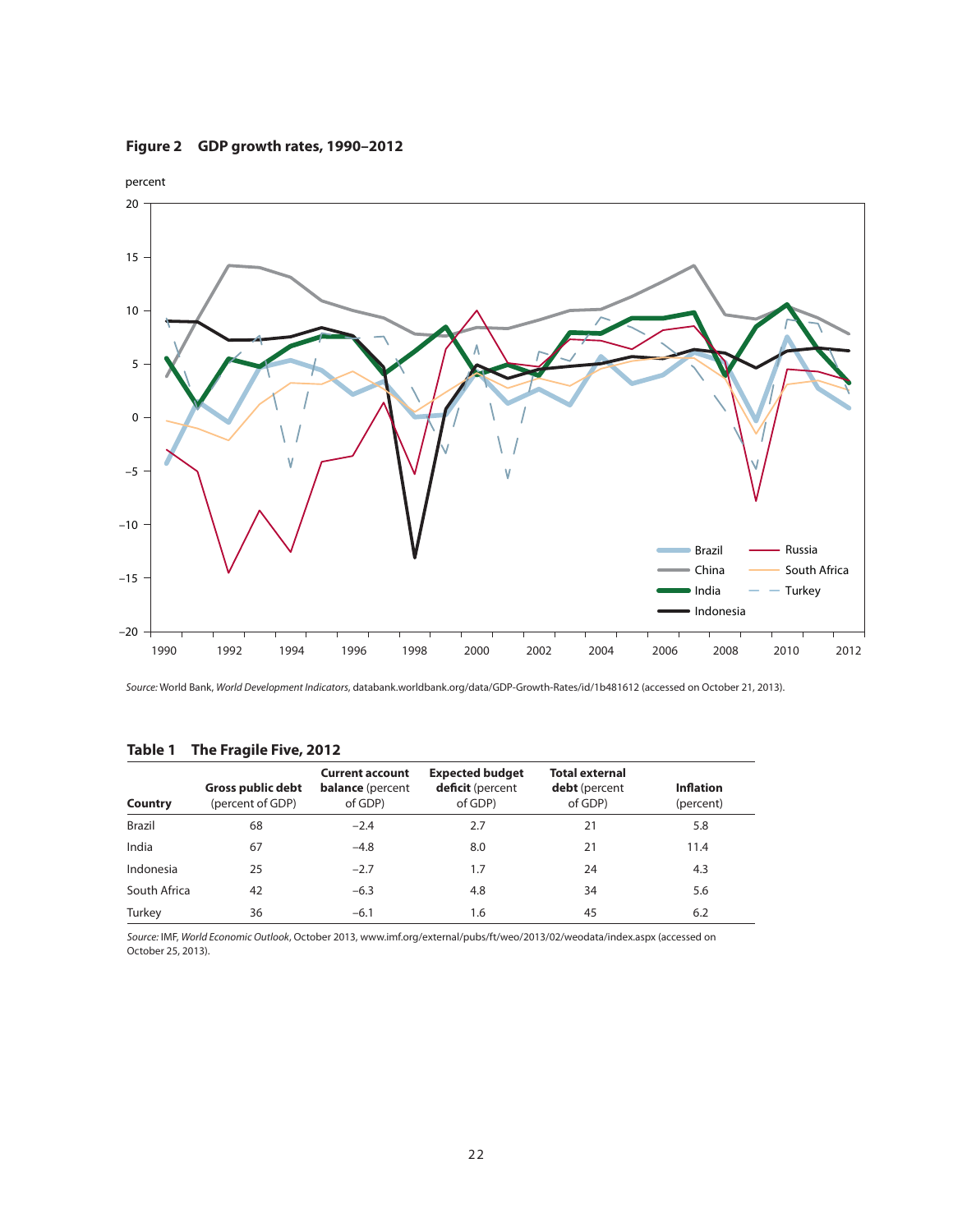**Figure 3 US 10-year treasury yields, 1970–2012**



Note: Adjusted to constant maturity.

Source: Datastream, https://forms.thomsonreuters.com/datastream.





23 Source: World Bank, World Development Indicators, databank.worldbank.org/data/BIITS-China-M2/id/820ed555 (accessed on September 12, 2013).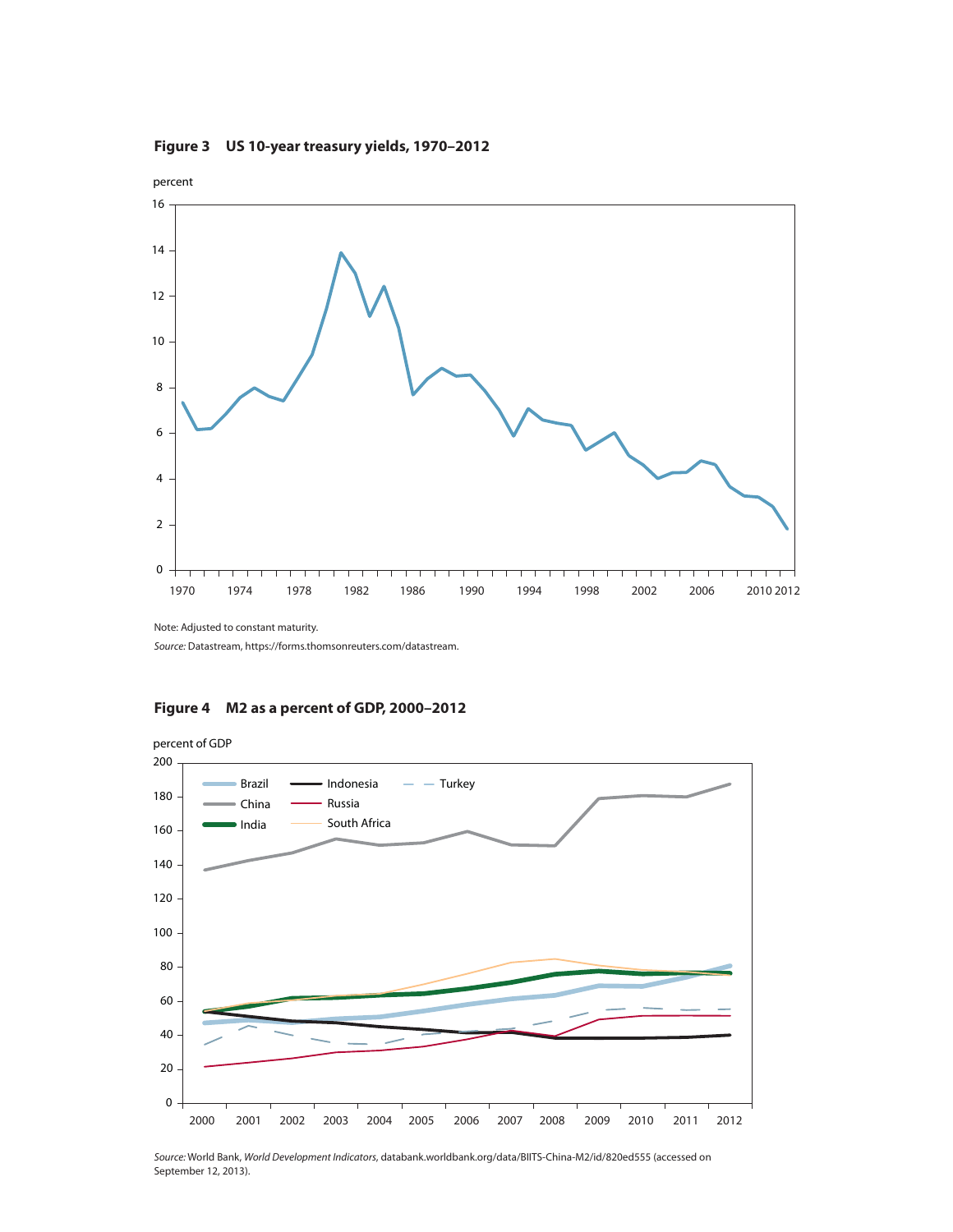# **Figure 5 Oil price, 1970–2012**





Source: IMF, International Financial Statistics, August 2013 (accessed on September 13, 2013).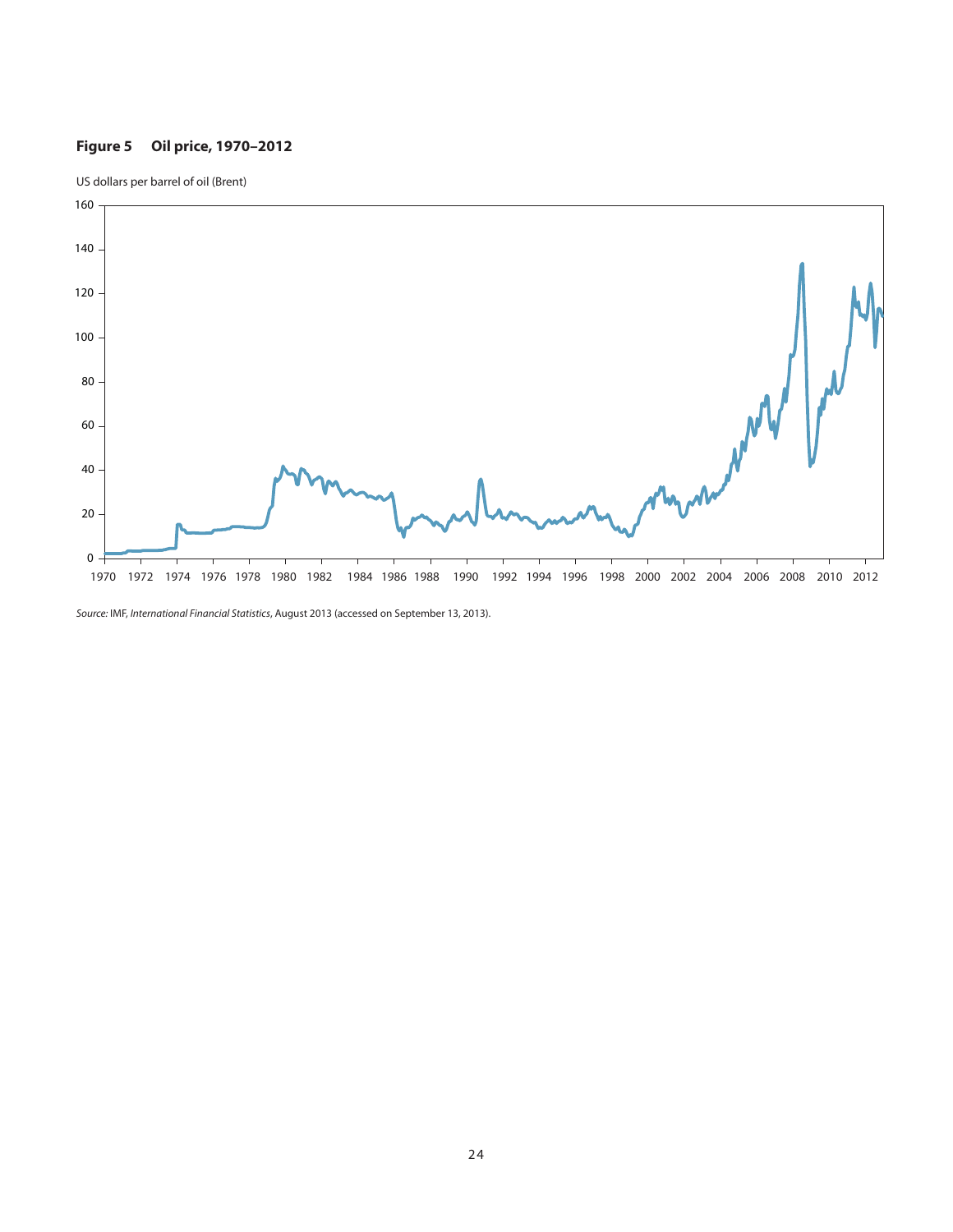# **Figure 6 Oil production and consumption, 1970–2012**



million tons oil equivalent

Source: BP Statistical Review, www.bp.com/en/global/corporate/about-bp/statistical-review-of-world-energy-2013/statistical-review-1951-2011.html accessed on October 21, 2013).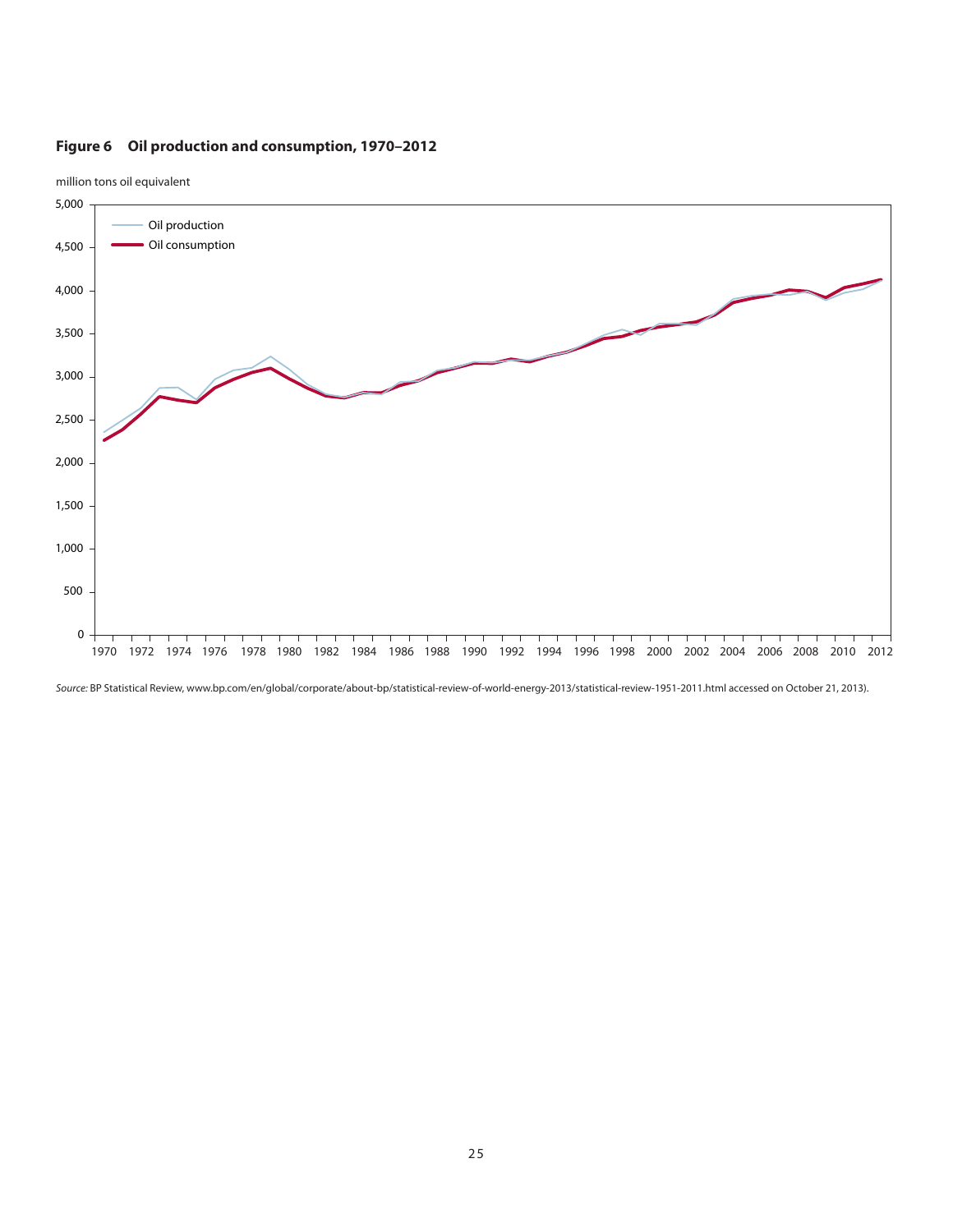



Source: IMF, World Economic Outlook, 2013, www.imf.org/external/pubs/ft/weo/2013/02/weodata/index.aspx (accessed on September 13, 2013).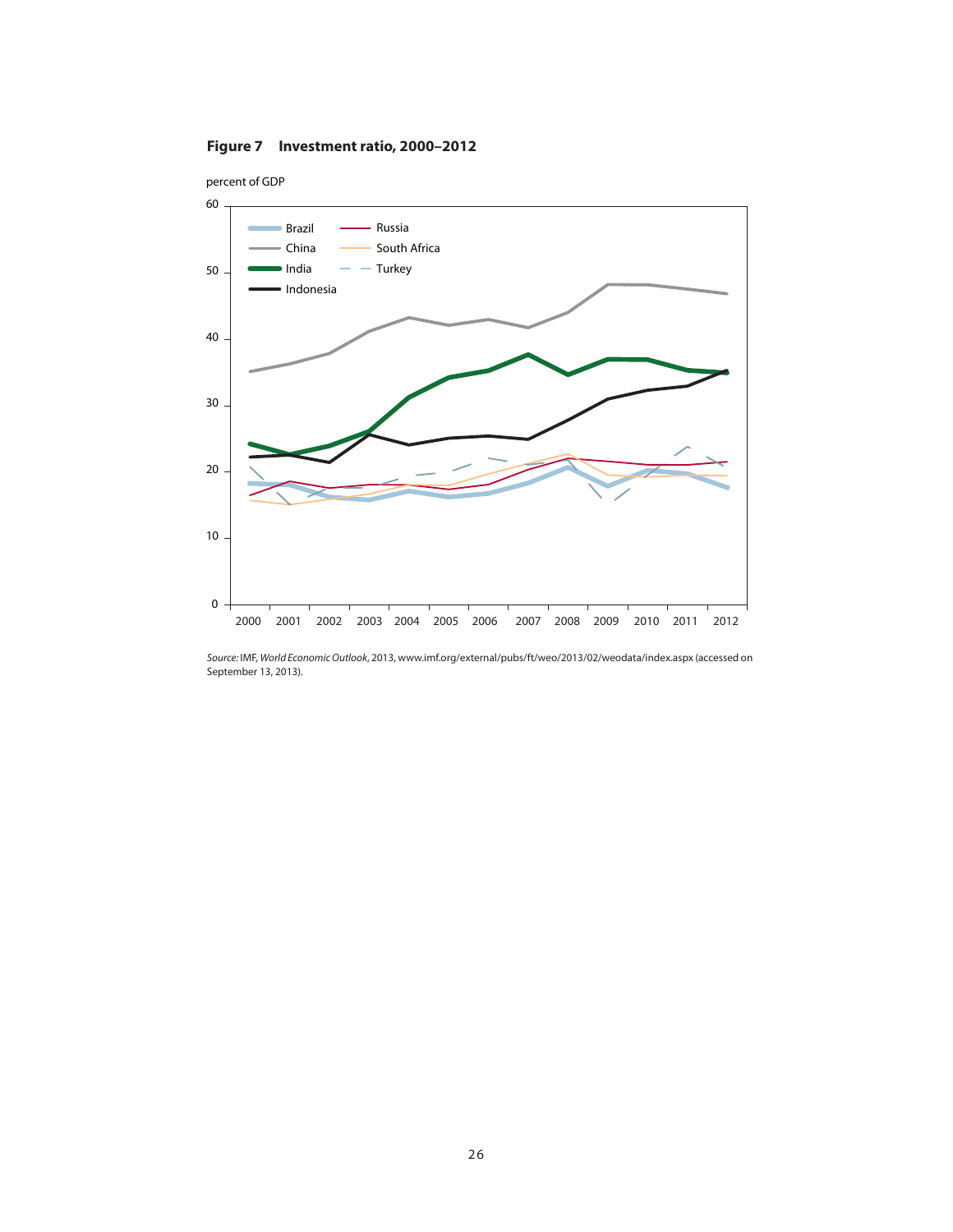# **Figure 8 Economic freedom of the world, 1980–2011**



higher scores indicate higher levels of economic freedom

Source: Fraser Institute, Economic Freedom of the World 2013, www.freetheworld.com/release.html (accessed on October 23, 2013).